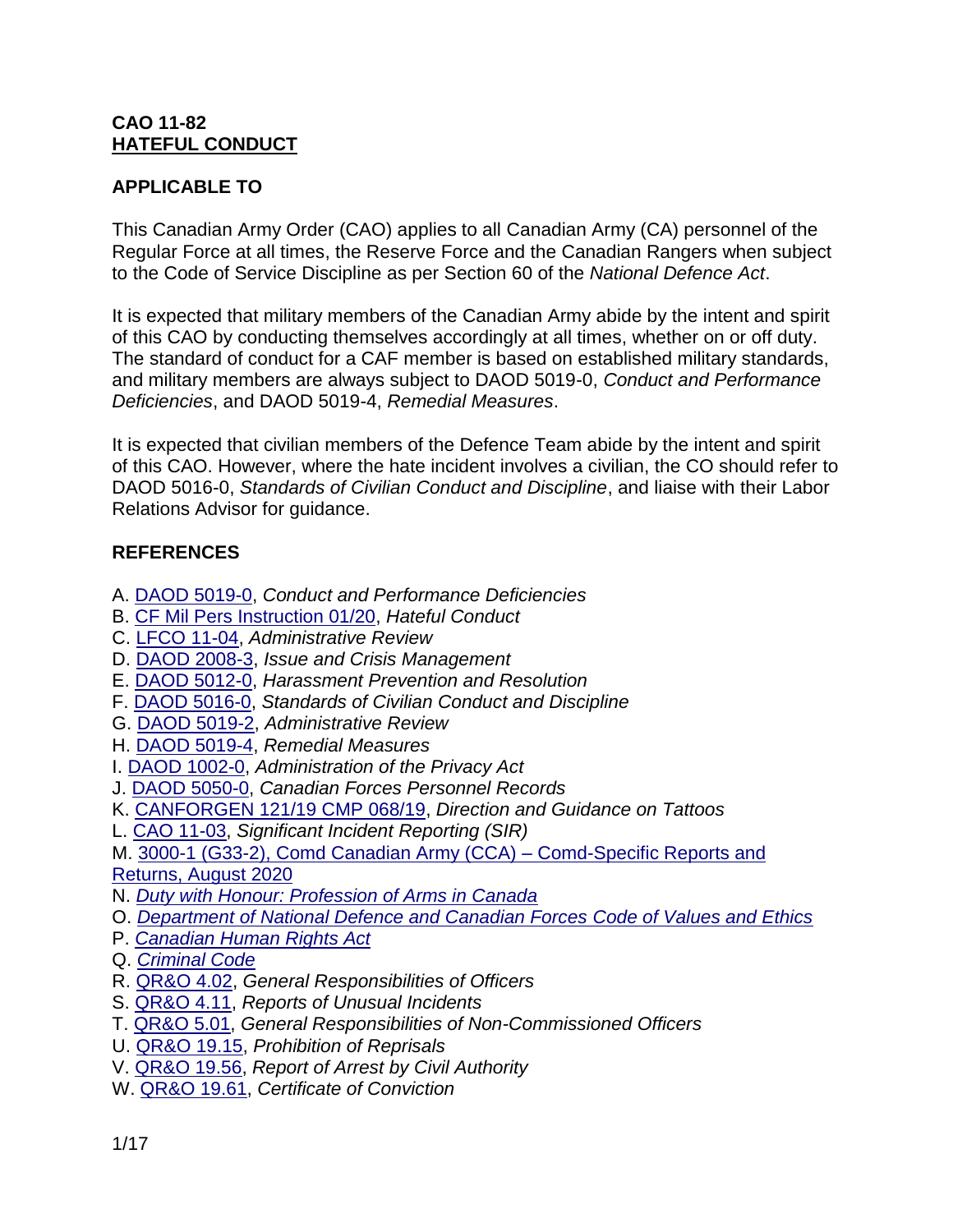X. [QR&O 19.62,](https://www.canada.ca/en/department-national-defence/corporate/policies-standards/queens-regulations-orders/vol-1-administration/ch-19-conduct-discipline.html#cha-019-62) *Action Following Conviction by Civil Authority* Y. [QR&O 19.75,](https://www.canada.ca/en/department-national-defence/corporate/policies-standards/queens-regulations-orders/vol-1-administration/ch-19-conduct-discipline.html#cha-019-75) *Relief from Performance of Military Duty* Z. [QR&O 101.09,](https://www.canada.ca/en/department-national-defence/corporate/policies-standards/queens-regulations-orders/vol-2-disciplinary/ch-101-general-provisions-respecting-code-service-discipline.html#cha-101-09) *Relief from Performance of Military Duty – Pre and Post Trial* AA. [QR&O 106,](https://www.canada.ca/en/department-national-defence/corporate/policies-standards/queens-regulations-orders/vol-2-disciplinary/ch-106-investigation-service-offences/table-contents.html) *Investigation of Service Offences* BB. [QR&O 106.02,](https://www.canada.ca/en/department-national-defence/corporate/policies-standards/queens-regulations-orders/vol-2-disciplinary/ch-106-investigation-service-offences.html#cha-106-02) *Investigation Before Charge Laid*

## **AIM**

1. The aim of this CAO is to reinforce and amplify direction related to Hateful Conduct that is provided in DAOD 5019-0 and CF Mil Pers Instruction 01/20.

## **DEFINITIONS**

2. The following terms, which are defined at reference B, are pertinent to CAO 11- 82:

- a. Hate incident. A hateful incident is any allegation of hateful conduct that has been reported to, or documented by the Chain of Command (CoC);
- b. Hateful Conduct. An act or conduct, including the display or communication of words, symbols or images, by a CAF member, that they knew or ought reasonably to have known would constitute, encourage, justify or promote violence or hatred against a person or persons of an identifiable group, based on their national or ethnic origin, race, colour, religion, age, sex, sexual orientation, gender identity or expression, marital status, family status, genetic characteristics or disability;
- c. Harassment. Improper conduct by an individual that offends another individual in the workplace, including at any event or any location related to work, and that the individual knew or ought reasonably to have known would cause offence or harm. It comprises objectionable act(s), comment(s) or display(s) that demean, belittle, or cause personal humiliation or embarrassment, and any act of intimidation or threat. It also includes harassment within the meaning of the *Canadian Human Rights Act* (i.e. based on race, national or ethnic origin, colour, religion, age, sex, sexual orientation, gender identity or expression, marital status, family status, genetic characteristics, disability, or conviction for an offence for which a pardon has been granted or in respect of which a record suspension has been ordered). Harassment is normally a series of incidents but can be one severe incident which has a lasting impact on the individual. Harassment that is not related to grounds set out in the *Canadian Human Rights Act* must be directed at an individual or at a group of which the individual is known by the harassing individual to be a member;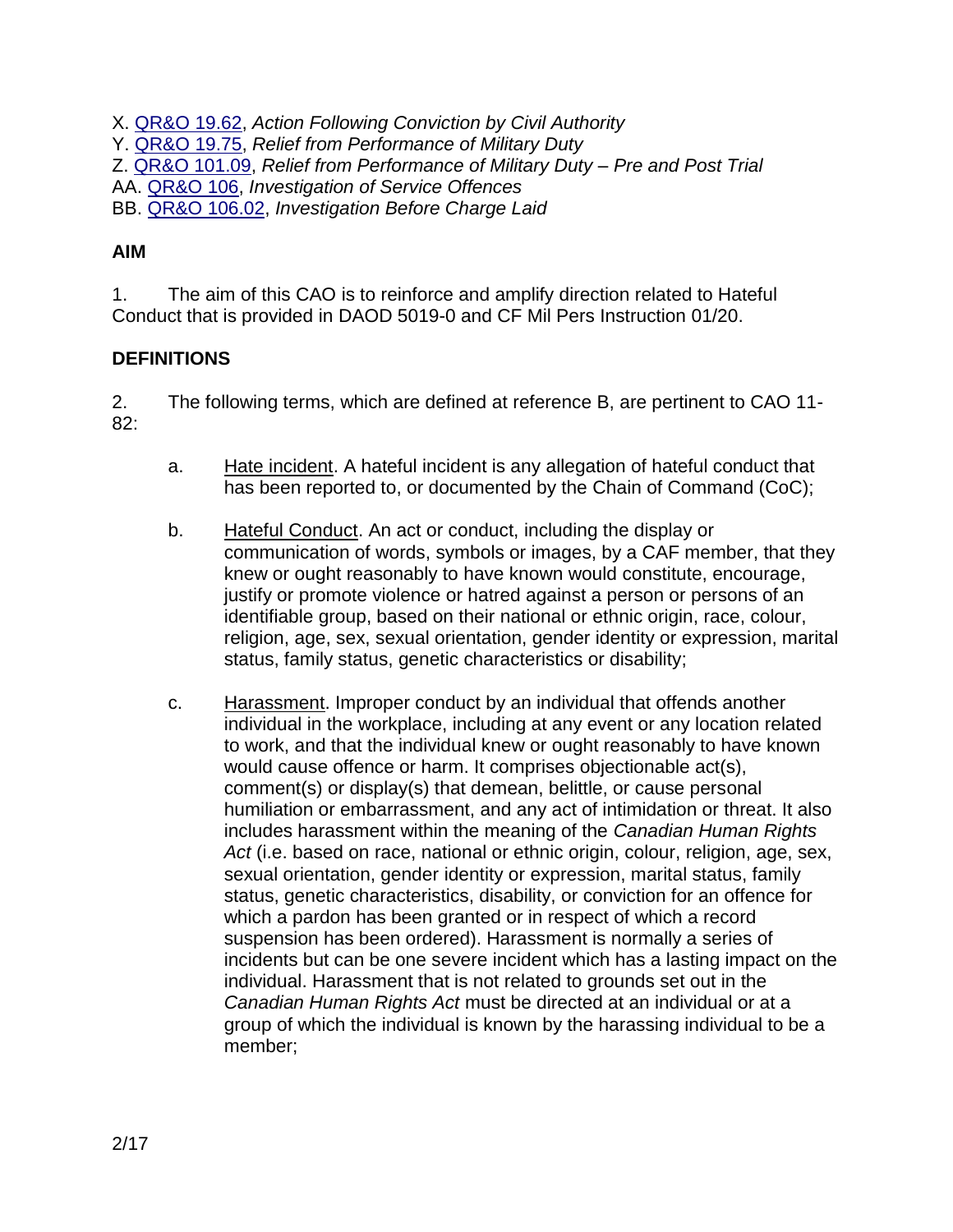- d. Racism. Racism is prejudice, discrimination, or antagonism directed against a person or people on the basis of their membership in a particular racial or ethnic group, typically one that is a minority or marginalized;
- e. Discrimination. Discrimination is an action or a decision that treats a person or a group badly for reasons such as their race, age or disability. These reasons, also called grounds, are protected under the *Canadian Human Rights Act*. (source: [Canadian Human Rights Commission\)](https://www.chrc-ccdp.gc.ca/eng/content/what-discrimination); and
- f. Micro-aggression. A statement, action, or incident regarded as an instance of indirect, subtle, or unintentional discrimination or prejudice against members of a marginalized group such as a racial minority. (Termium Plus)

## **PROHIBITED BEHAVIOURS**

3. Ref B provides concrete examples of behaviours that are deemed hateful conduct, including:

- a. engaging in hate propaganda offences as set out in the *Criminal Code of Canada*;
- b. accessing information that promotes hate on the Defence IT infrastructure, except as required for CA work-related purposes;
- c. being a member or otherwise participating in the activities of any organization or group which is known, or ought to be known by the CAF member, to promote or encourage violence, or hatred against a person or any identifiable group, based on a prohibited ground of discrimination;
- d. making statements, sharing or endorsing information verbally, in writing, or online; that promotes violence or hatred against a person or any identifiable group based on a prohibited ground of discrimination;
- e. acts of violence or intimidation stemming from hate against a person or any identifiable group based on a prohibited ground of discrimination; and
- f. displaying tattoos that communicate, constitute, encourage, justify or promote violence or hatred against a person or any identifiable group based on a prohibited ground of discrimination (IAW ref K).

4. Organizations and Groups. To further clarify behaviours related to organizations or groups (para 3.c above), the following activities are considered hateful conduct:

a. becoming or being a member of the group or organization;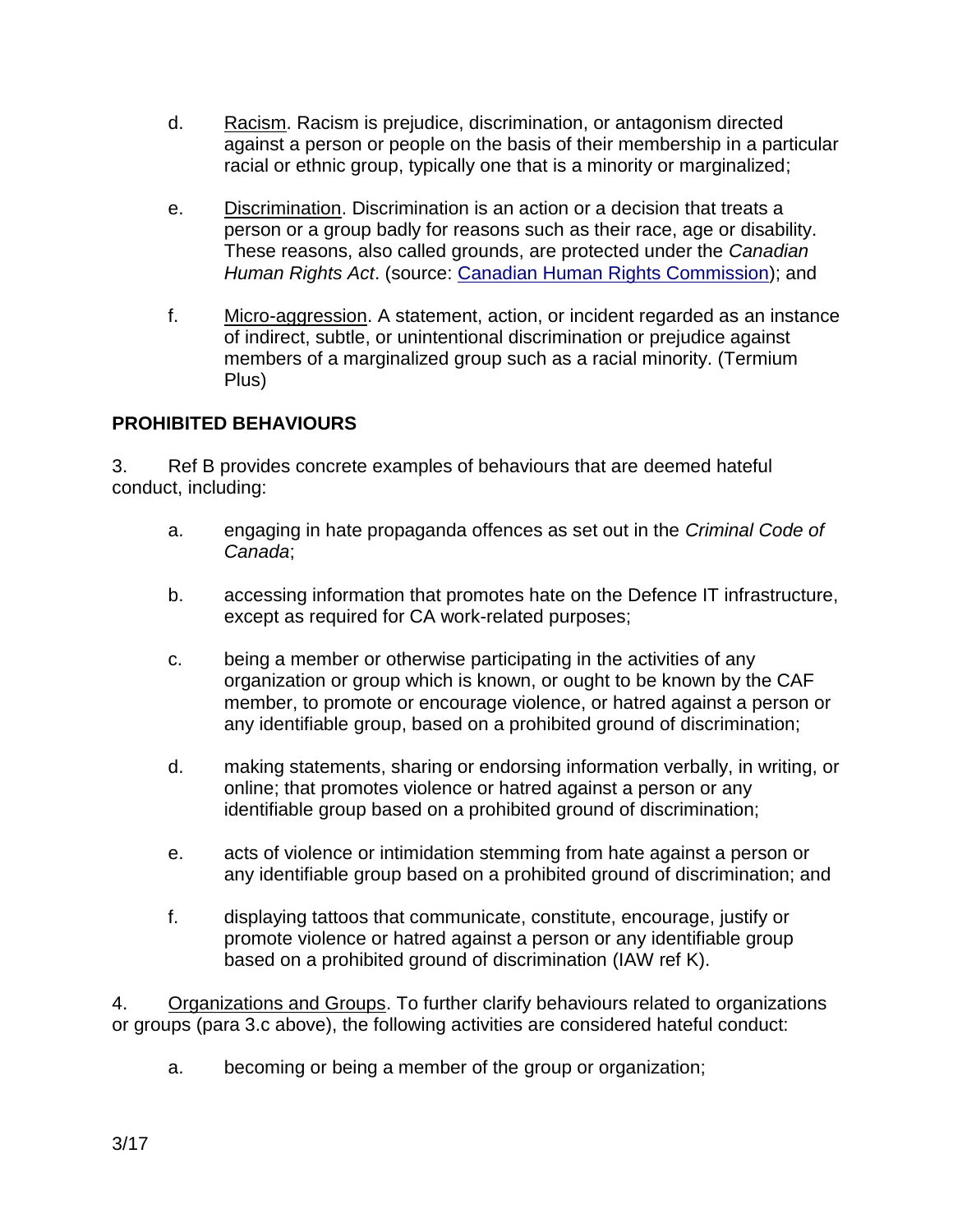- b. encouraging membership or participation in the group or organization;
- c. making, publishing, distributing, displaying, sharing or issuing communications of the group or organization (e.g. including online);
- d. donating or raising funds for the group or organization;
- e. speaking or communicating on behalf of the group or organization;
- f. providing assistance in the form of goods, services, equipment or facilities to the group or organization;
- g. transporting personnel or materiel on behalf of the group or organization;
- h. displaying on a Defence establishment or in a public place any sign, emblem, symbol, tattoo or other paraphernalia representative of the group or organization;
- i. attending meetings or rallies for the purpose of supporting the group or organization; and
- j. running or holding office in the group or organization.

5. These examples are not exhaustive, but are more than adequate for all CA members to understand the types of behaviours that are prohibited. There is zero tolerance for hateful conduct in the CA.

# **COMMANDER CANADIAN ARMY INTENT**

6. My intent is to eliminate racism, discrimination and hateful conduct in the CA. Racism exists in our ranks, in our practices, and in our biases. First and foremost, we need to decisively address hateful conduct as it has the potential to harm members that are being targeted by these behaviours and those who witness these acts. Within the Army, this reality has the potential to tear at our very fabric because it undermines CA morale, discipline and cohesion, which ultimately affects our operational readiness. Within the CAF, hateful conduct is contrary to Canadian military ethos and erodes our institutional credibility as the component of the force designed to operate within diverse populations with different gender, racial, religious and cultural identities across our nation and abroad; it calls into question the CAF's ability to act on behalf of the people of Canada, degrades its relevance, and breaks the public trust. Lastly, these behaviours are exploited by hostile actors and therefore represent a direct threat to our ability to fulfill our security and defence missions.

7. I expect CA members to conduct themselves in accordance with our *Code of Values and Ethics,* whether in or out of uniform, and on or off of duty. There is no place in the CA for racism, discrimination, or hateful conduct. I demand immediate and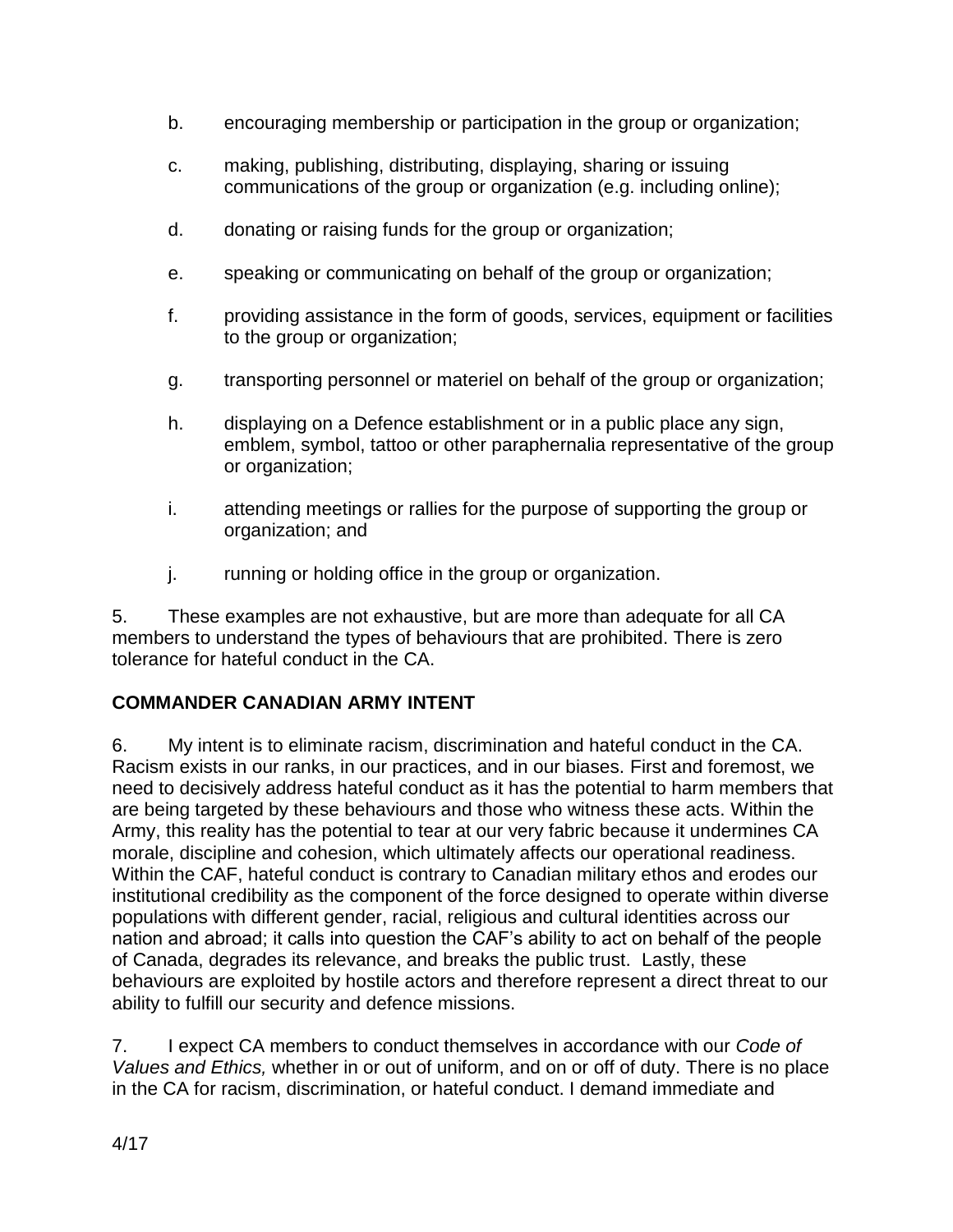decisive action be taken to eliminate these behaviours when they do occur. My intent will be operationalized through the following Lines of Effort (LoE):

- a. LoE 1 Prevention. First, we will focus our efforts on preventing these behaviours through concerted training and education. Combating these behaviours is a CoC responsibility, and an all ranks effort. Communicating with all ranks through professional training and education will assist in the effort to highlight the detrimental effects of these behaviours on our organization and its members. As this effort is the responsibility of all CA members, the CoC will facilitate focused awareness and bystander training, ensuring that our members recognize their responsibilities when incidents arise, including the repercussions for not addressing situations in a timely manner. Although this training and associated resources are still being developed, I expect the CoC to be proactive in developing vignettes and educating their members;
- b. LoE 2 Response. We will respond to all incidents related to hateful conduct. Enabled by strong leadership, we will hold our members accountable for their actions. CA members at all levels will be expected to intervene and report incidents, and where necessary, we will provide support to those affected by these behaviours. Failure to act is considered complicity in the event. Key to our ability to effectively respond is ensuring that CO's and unit command teams understand their responsibilities with respect to taking action. Our response will be fair and equitable, but decisive in time and appropriateness of reaction; and
- c. LoE 3 Assessment**.** Finally, the CA will contribute to the development of CAF-wide mechanisms (or develop internal CA mechanisms) to monitor, track and assess these types of incidents. Such mechanisms are essential in determining where we need to shape cultural and institutional change in order to achieve our objectives. Strong leadership and strong soldier understanding, coupled with persistent efforts towards the prevention, response and monitoring of incidents will enable the CA to eliminate this behaviour in our ranks, while increasing our operational effectiveness.

8. Collectively, these efforts will enable The One Army Team – Regular, Reserve, Ranger and Civilian; empowering all members of the Team to perform their role in achieving my intent.

# **LoE 1 – PREVENTION**

9. Description. The aim of this line of effort is to prevent acts of racism and hateful conduct by raising our collective situational awareness of hateful conduct. This is achieved not only through enhanced training, but by opening and maintaining a forthright dialogue across the One Army Team. In doing so, we will set the conditions for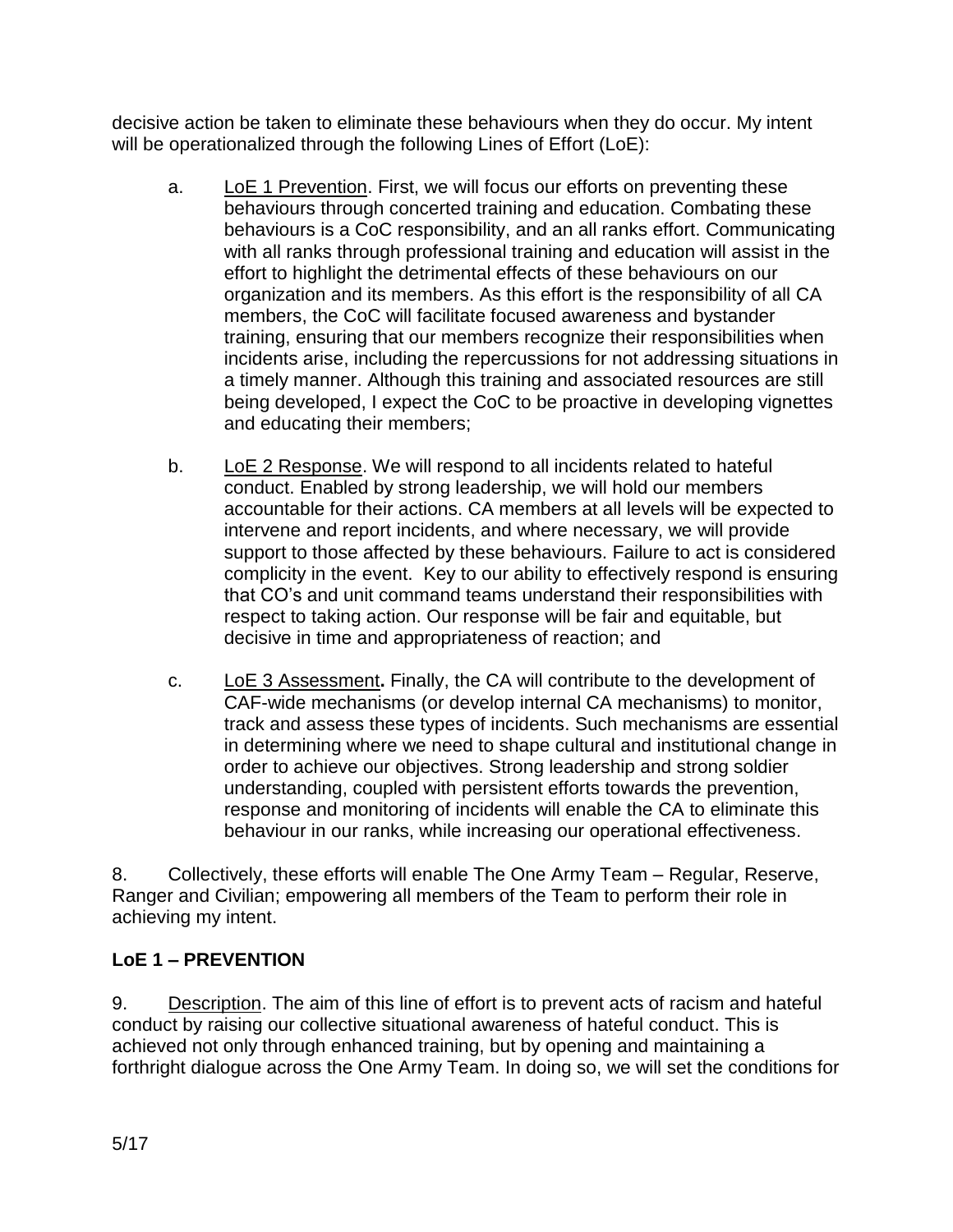an open, honest and welcoming environment where all persons are treated with dignity and respect.

10. Education and Training. Awareness of the CA's commitment to prevent and address hateful conduct requires education and training. All applicants for enrolment or re-enrolment must be informed that the CA does not tolerate hateful conduct. Awareness training and activities on the CAF policy of the prohibition for hateful conduct must be provided to CA members. Bystander intervention training will be key in our efforts to eliminate hateful conduct, because we all have a responsibility to act and respond if we witness hateful conduct and associated incidents. Specific details in relation to education and training will follow in subsequent direction, as Directorate of the Defence Ethics Program will develop mandated training requirements and associated training materials. CA HQ staff are developing training materials which will be promulgated across the CA. These training materials will be vignette-based, ensuring that we provide our members clear examples of the expectations that we have from all of our teammates whether it be the CoC and/or bystanders. The CoC is also invited to be proactive in developing training opportunities.

11. Commanding Officers (COs) or their delegates must deliver hateful conduct training and education, as a minimum, on an annual basis using training resources that will be provided by the Directorate of the Defence Ethics Program. It is also expected that leaders at all levels will continue to enforce the expectations, and responsibilities by seizing opportune and teachable moments; our efforts will require consistent and ongoing reinforcement. Our training and education should aim to achieve the following objectives:

- a. increasing awareness of what behaviours constitute hateful conduct and possible warning signs;
- b. promoting discussion on any hateful conduct or conflict situations that may occur and explore approaches to address them;
- c. promoting positive behaviours and perspectives that are in line with *Duty with Honour: The Profession of Arms in Canada*;
- d. advising CA members on their responsibilities under this order;
- e. identifying mechanisms for resolving conflicts where hateful conduct may be involved; and
- f. facilitating access to related resources.

# **LoE 2 – RESPONSE**

12. Description. The CA must respond to incidents of hateful conduct in an appropriate, timely and decisive manner. We understand that awareness of such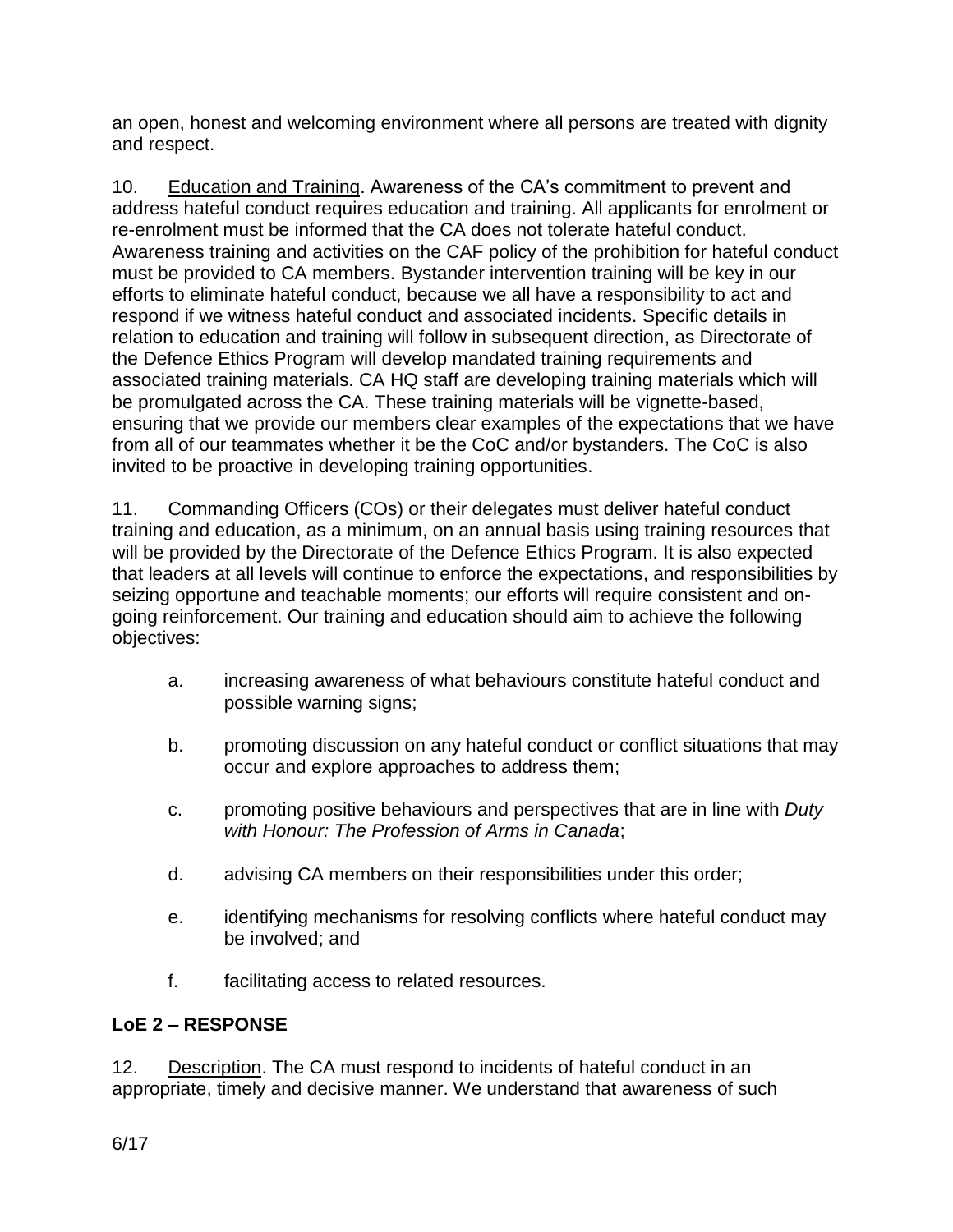incidents may come from a number of sources, such as grievance mechanisms, direct observation, media reports, or reports from the public. Though the reporting of incidents may not be as standardized as we would expect, we must nevertheless act. With a shared understanding of what constitutes hateful conduct, all members of the CA will recognize when these acts occur and take immediate action, including speaking out against them where they feel safe to do so and reporting the act(s) to their respective CoC. Once reported, we will promptly and thoroughly investigate and take swift and decisive action as deemed appropriate, following all policies and procedures. A flowchart of the Hateful Conduct Incident Management Decision Tree is enclosed at Annex A.

13. Reporting of Hate Incidents by CA Members. To ensure that incidents of hateful conduct are addressed in a timely manner, the CoC must be made aware of hate incidents involving a CAF member, both Regular and Reserve. In accordance with QR&O article 19.56, Report of Arrest by Civil Authority, QR&O subparagraph 4.02(1)e, General Responsibilities of Officers and QR&O paragraph 5.01e, General Responsibilities of Non-Commissioned Members; every CAF member is required to report to the proper authority, as applicable:

- a. a hate incident of another CA or CAF member whether performed individually or in association with a hate group; or
- b. their own arrest by a civil authority.
- 14. CA members can comply with this requirement by reporting to:
	- a. the CA member's CO through the CoC;
	- b. the Military Police; or
	- c. Assistant Deputy Minister (Review Services), Director of Special Examinations Inquiries, as applicable

15. Notification of the CoC. The CoC may become aware of hate incidents through other means. As per reference M, this constitutes a Commander of the CA (CCA) CCIR, which requires immediate command engagement, up to CCA level. An officer commanding a command must report hateful conduct, suspected or confirmed, in accordance with QR&O article 4.11, *Reports of Unusual Incidents.*

16. Proactive Response. IAW reference B, the CoC is directed to take a proactive response to concerns of hateful conduct and does not need a written complaint to investigate any concerns. As soon as a member of the CA is witness to or notified of an alleged incident, the CoC is responsible to gather the facts and engage the Military Police in order to receive advice on the type of investigation(s) that needs to be initiated. As soon as the CoC is notified of an incident related to hateful conduct, the CO has the obligation to consider the necessity of temporarily relief of the accused perpetrator from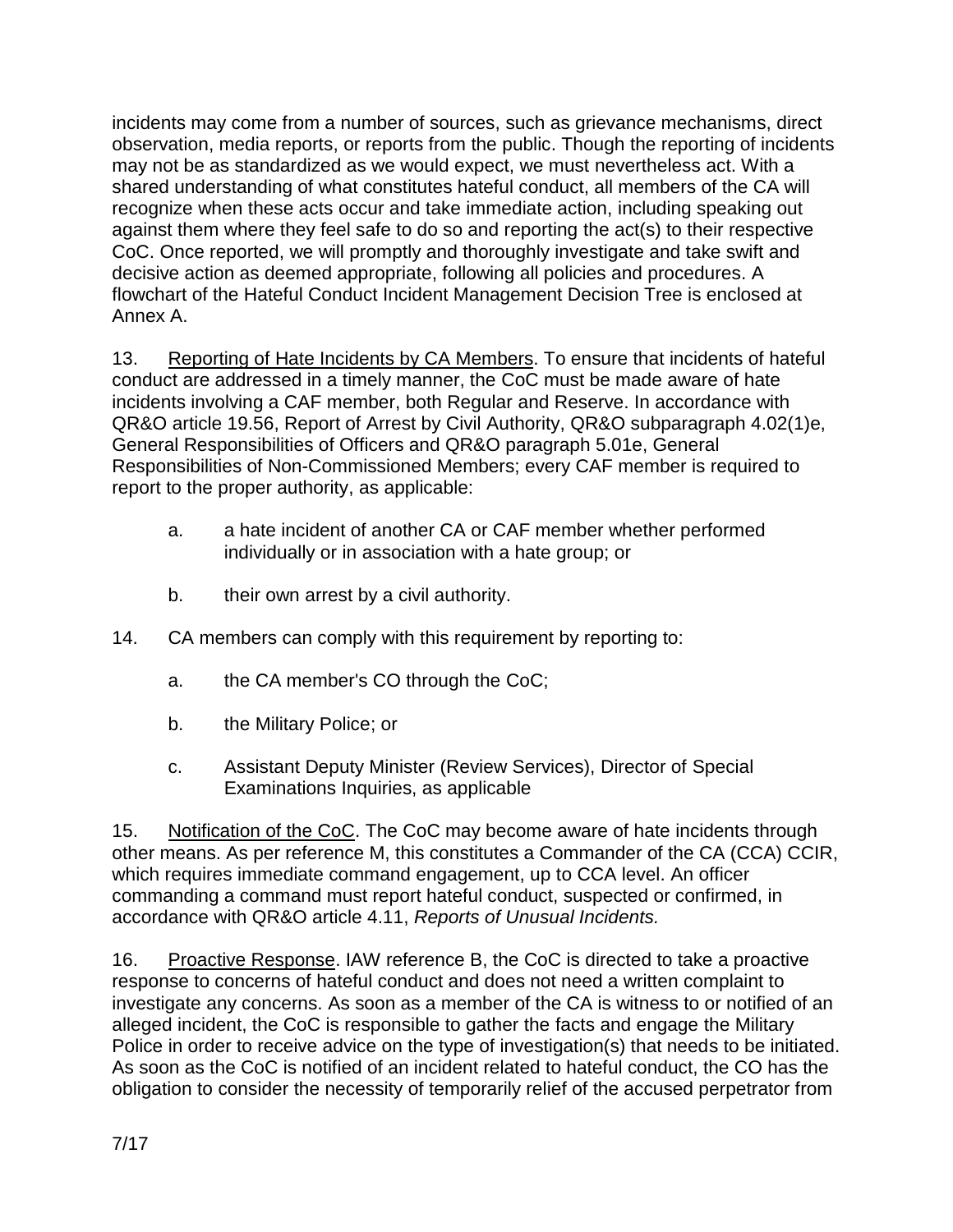military duty. Following due process, QR&O articles 19.75 *Relief from Performance of Military Duty*, and 101.09, *Relief from Performance of Military Duty – Pre and Post Trial*, must be closely adhered to in order to ensure that the accused perpetrator is provided with reasonable opportunity to make representations.

17. Initial Incident Reporting and Tracking. To monitor and assess the effectiveness of initiatives, training and communications products to prevent and address hateful conduct in the CAF, all hate incidents are to be reported and tracked. Regardless of how it becomes aware of the incident, the CoC will take the following actions:

- a. as soon as possible after the incident, submit a CCIR so that the CCA may anticipate decisions that he may have to make, as outlined in reference M;
- b. as soon as possible, but within 24 hours, submit to the Canadian Forces Integrated Command Centre (CFICC) and the Director Professional Military Conduct (Operation HONOUR) (DPMC-OpH) (Info to DMCA 2), a Significant Incident Report (SIR) as outlined at reference D when the hate incident involves the following:
	- (1) acts by formation commanders, COs, and their chief petty officers 1st Class/chief warrant officers; or
	- (2) a CA member who has been taken into custody or against whom charges have been laid; or
	- (3) potential significant media interest which could cause discredit to the CA or CAF; and
	- (4) a breach of this policy that prevents Commanders from achieving their mission;
- c. all reported hate incidents, regardless of whether or not an SIR was generated, will be entered into the Hateful Conduct Incident Tracking System (HCITS) within 48 hours, and will be continuously updated as new information becomes available until the incident has been concluded or resolved. A CA Standard Operating Procedure on HCITS is enclosed at Annex B. NOTE: At this time, only CA G1 staff have access to HCITS. L2s are required to liaise with G1 Ops staff to coordinate HCITS tracking requirements; and
- d. once a hate incident has been concluded or resolved, the CO must ensure all records pertaining to the member's conduct - including all records pertaining to investigations, as well as any disciplinary, criminal or administrative actions that may have been taken - are distributed to the office responsible for the maintenance of that member's personnel record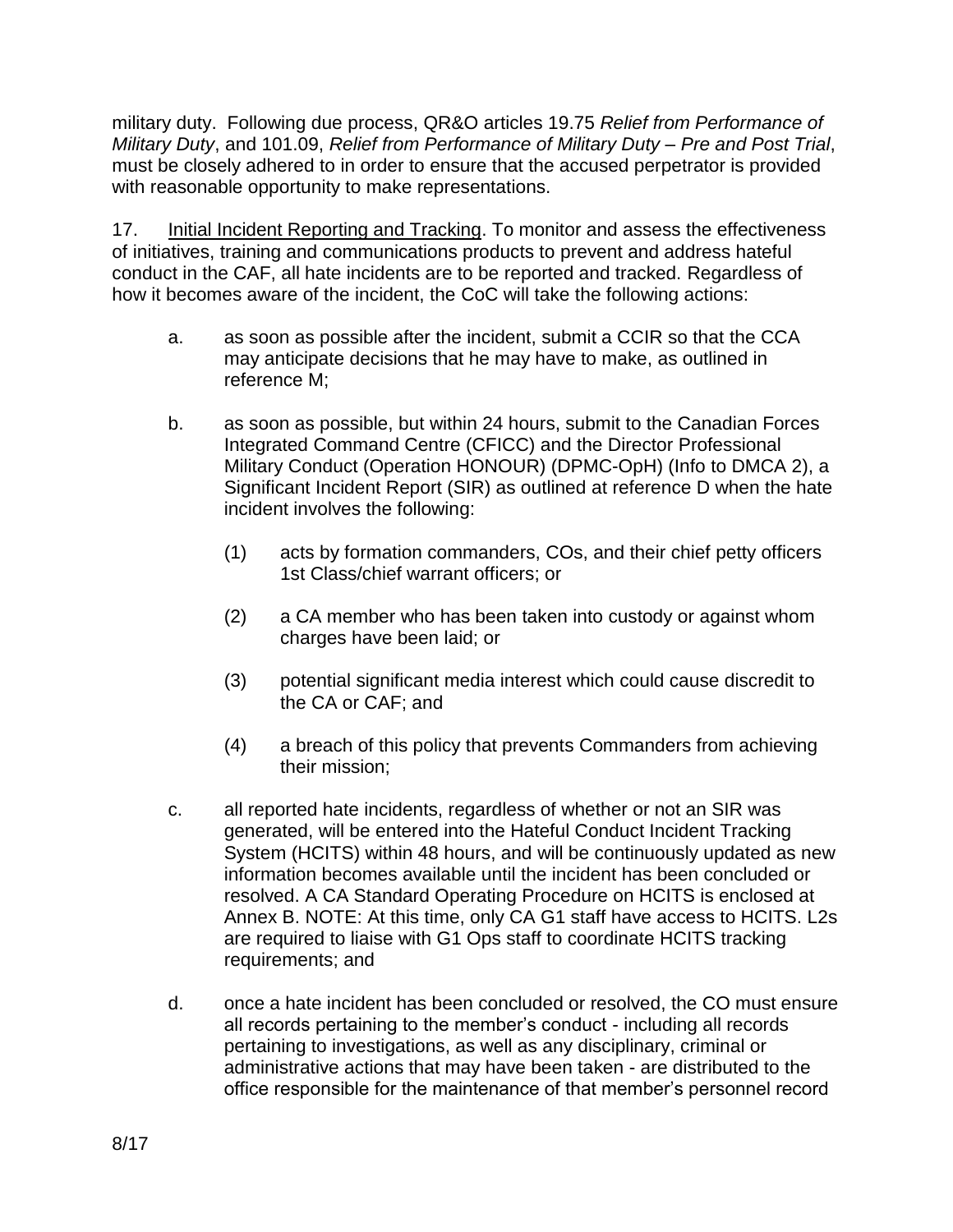file. It is important that the member's personnel file accurately reflect any disciplinary, criminal and administrative action related to hateful conduct. Additional information with respect to procedures for maintaining permanent records is set out in DAOD 5050-0, *Canadian Forces Personnel Records*.

18. Actions Following Initial Reporting. After the initial reporting is complete, the CO or CoC must ensure that the hate incident is appropriately addressed irrespective of how it was reported. The next steps should be as follows:

- a. conduct an assessment to determine if the information provided by the report or notification of a hate incident is factual and accurate;
- b. consult a human resource advisor, adjutant or equivalent, as required, to obtain information concerning applicable military personnel policies, directives and resources;
- c. consult with the Unit Legal Advisor, as required, to obtain advice throughout the process;
- d. consider the requirement to recommend or apply temporary relief of the accused perpetrator from their performance of military duty until the appropriate investigation or follow up has concluded. This includes considering the requirement to relieve the member from supervisory, instructional or command positions, in order to provide safety and security to the unit and to all other CAF members; and
- e. ensure that the alleged victim is made aware that chaplaincy and mental health services are available to them. Other support is also available through the five Defence Advisory Groups (DAG):
	- (1) Defence Women's Advisory Group;
	- (2) Defence Aboriginal Advisory Group (DAAG);
	- (3) Defence Visible Minorities Advisory Group (DVMAG);
	- (4) Defence Advisory Group for Persons with Disabilities (DAGPWD); and
	- (5) Defence Team Pride Network (DTPN).

19. CoC Considerations. The CO or an officer in the CoC must determine whether they can adequately deal with the matter, in accordance with QR&O article 4.02. If an officer determines that they cannot deal adequately with the matter, they are not to conduct an investigation until it is clear that all police with jurisdiction have declined to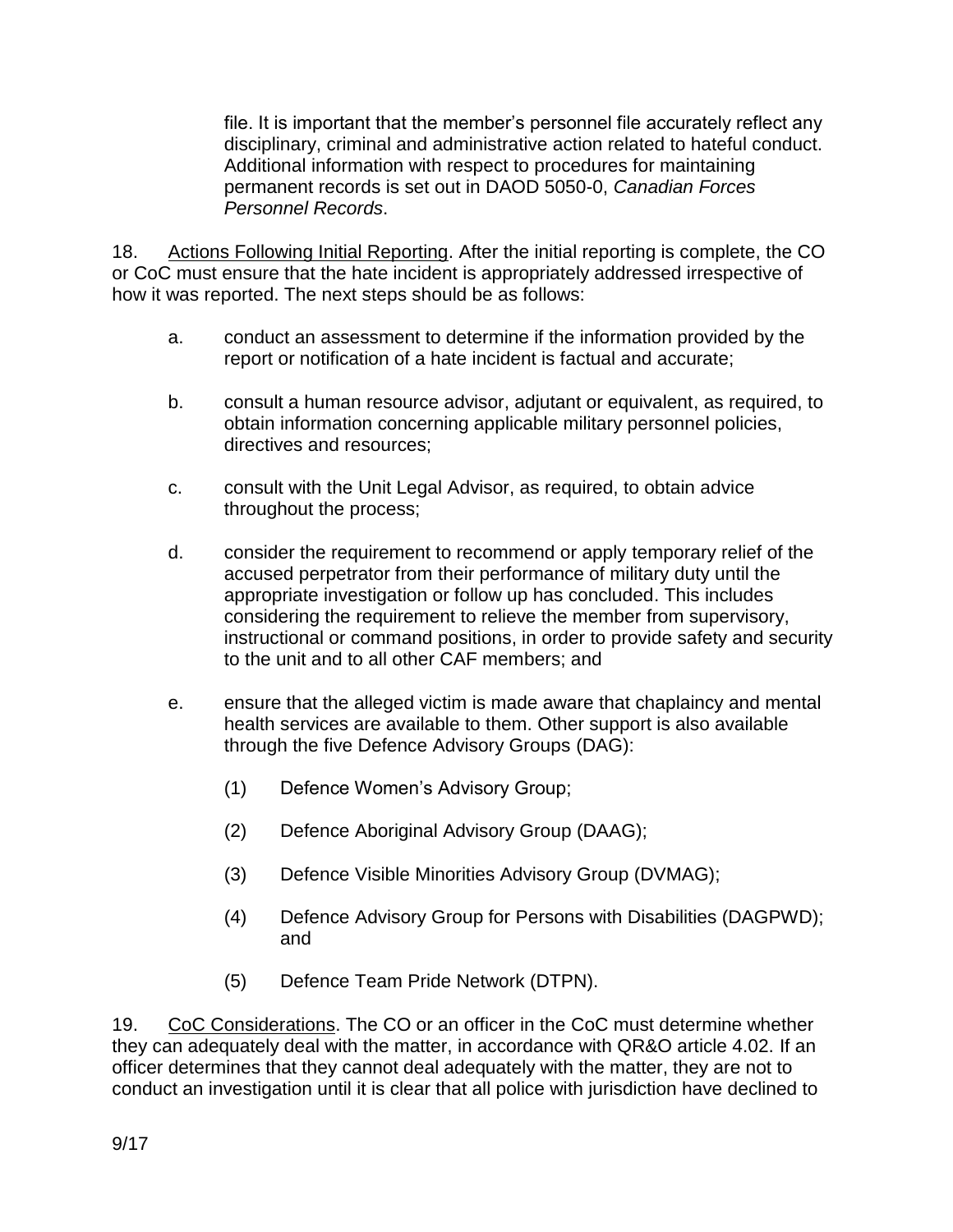investigate. The CO or officer in the CoC will consult their legal advisors where the incident is complex.

20. The determination of whether the CO or officer in the CoC can adequately resolve the matter involves an exercise of discretion. It requires that an officer act in good faith in order to achieve the strategic intent of this policy. All relevant factors must be examined, including but not limited to the following:

- a. Safety concerns such as possible reprisals against the individual who reported the hate incident or the alleged victim of that hate incident;
- b. The need to ensure the operational readiness and effectiveness of the CAF;
- c. The safety of CAF members and the public;
- d. The gravity of the hate incident identified;
- e. The disciplinary interests of the respondent's unit; and
- f. Whether the resources are in place to implement the necessary measures.

21. Where and when a unit disciplinary investigation is deemed necessary in accordance with article QR&O 106.02, *Investigation Before Charge Laid*, such an investigation may only be conducted once it is determined that all police with jurisdiction to investigate the matter have declined to investigate. Before proceeding to investigate, the Unit Legal Advisor should be contacted.

22. Relief from Performance of Military Duty. Given the gravity of such incidents and the impacts on affected individuals and unit cohesion, in accordance with QR&O articles 19.75 and 101.09, the designated authority may consider the relief from performance of military duty of a CAF member. In so doing, the designated authority should consider relief of a member only after concluding that other administrative measures are inadequate in the circumstances. In determining whether to relieve a member, an authority must balance the public interest, including the effect on operational effectiveness and morale, with the interests of the member. A commanding officer must monitor each case to ensure that appropriate action is taken if there are changes in the circumstances on which the decision to relieve a member was based.

23. In accordance with QR&O articles 19.75 and 101.09, prior to determining whether to relieve an officer or non-commissioned member from the performance of military duty while an investigation is ongoing, the authority will provide the member with the following: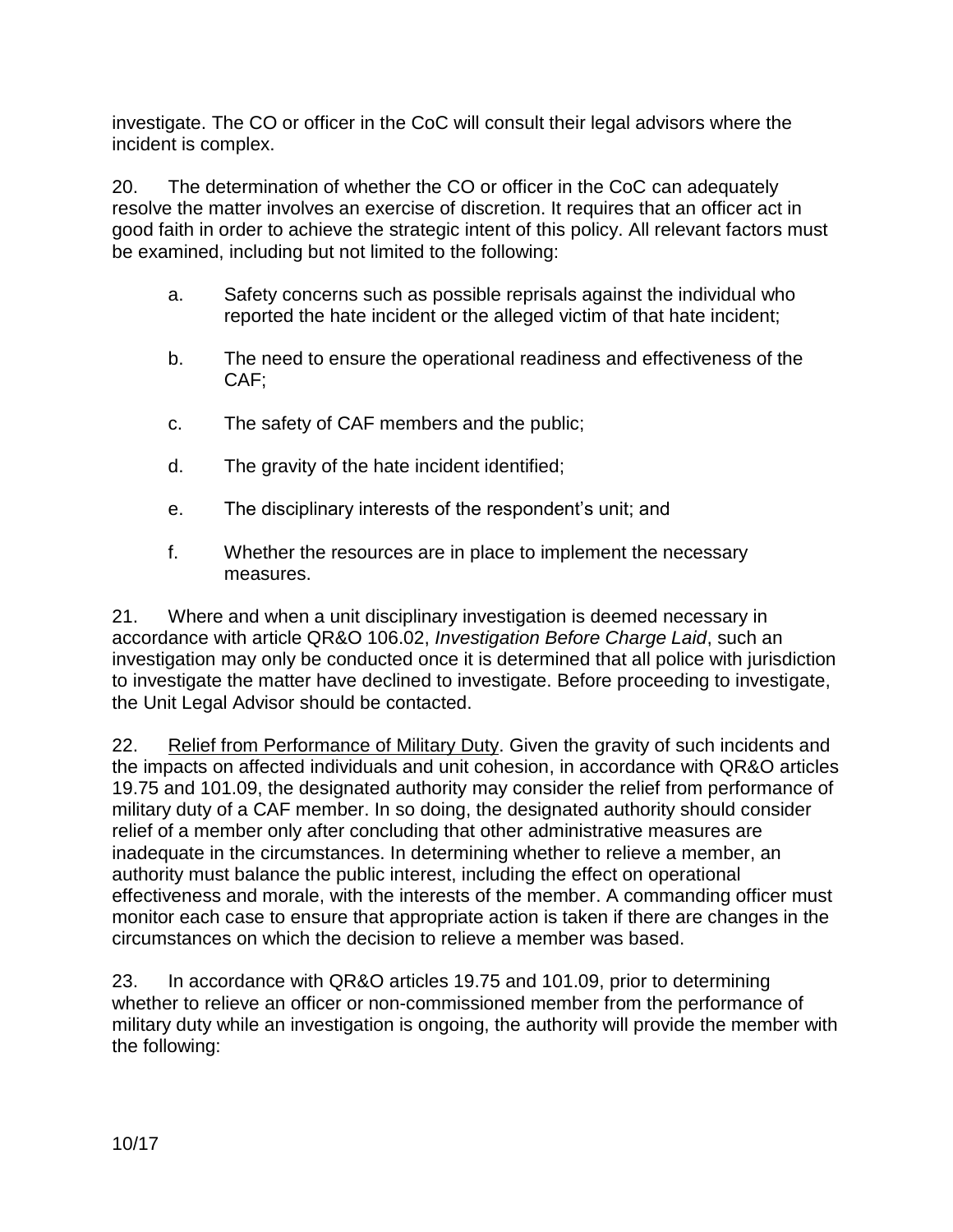- a. the reason why the decision to relieve the member from the performance of military duty is being considered; and
- b. a reasonable opportunity to make representations.

24. The authority who relieves an officer or non-commissioned member from the performance of military duty will, within 24 hours of relieving the member from the performance of military duty, provide the member with written reasons for the decision.

25. Health and Safety of Affected Members. If a member of the One Army Team is affected by hateful conduct, the CoC must immediately ensure the safety and security of that team member. Unit command teams must take action. This could include, but is not limited to, the temporary re-assignment of their place of duty and/or the separation of the affected team member from the accused perpetrator or perpetrators, where doing so will not further marginalize that person. It is important to maintain contact with, and follow-up on the well-being of, members who have been affected by hateful conduct. As mentioned in para 18.e, members should be made aware of support that is available through the chaplaincy, mental health, or other groups.

26. Reprisals. QR&O article 19.15, *Prohibition of Reprisals*, prohibits the taking of reprisals against any person who has, in good faith, reported to a proper authority any infringement of the pertinent statutes, regulations, rules, orders and instructions governing the conduct of any person subject to the Code of Service Discipline, made a disclosure of wrongdoing or cooperated in an investigation carried out with respect to such a report or disclosure. The CO must investigate any reports of threatening, intimidating, ostracizing, or discriminatory behaviour taken in response to a hate incident report. Any CAF member participating in such behaviour will be subject to administrative or disciplinary action, potentially both.

27. Administrative Action and Disciplinary Action. When a determination is made that a hate incident meets the definition of hateful conduct, a spectrum of administrative and disciplinary actions may be taken against the member. Consultations may be required with legal, military police and career management subject-matter experts to determine the best approach. Where this approach involves secondary or tertiary intervention, all potential resources, both internal and external to the CA should be explored (for example, the Canadian Forces Health Services Group or the Royal Canadian Chaplain Service).

| <b>Options</b> | <b>CO Actions</b>                                            |
|----------------|--------------------------------------------------------------|
| Administrative | • Initiate an AR under DAOD 5019-2;                          |
| Actions        | • Issue remedial measures in accordance with DAOD 5019-4;    |
|                | • Where a CO recommends release, the file is to be forwarded |
|                | to DMCA for completion of the AR; and                        |
|                | • As context requires, forward the Commander's Critical      |
|                | Information Requirements (CCIR) to the Personnel Security    |

28. The CO may pursue one or more of the following options, as appropriate: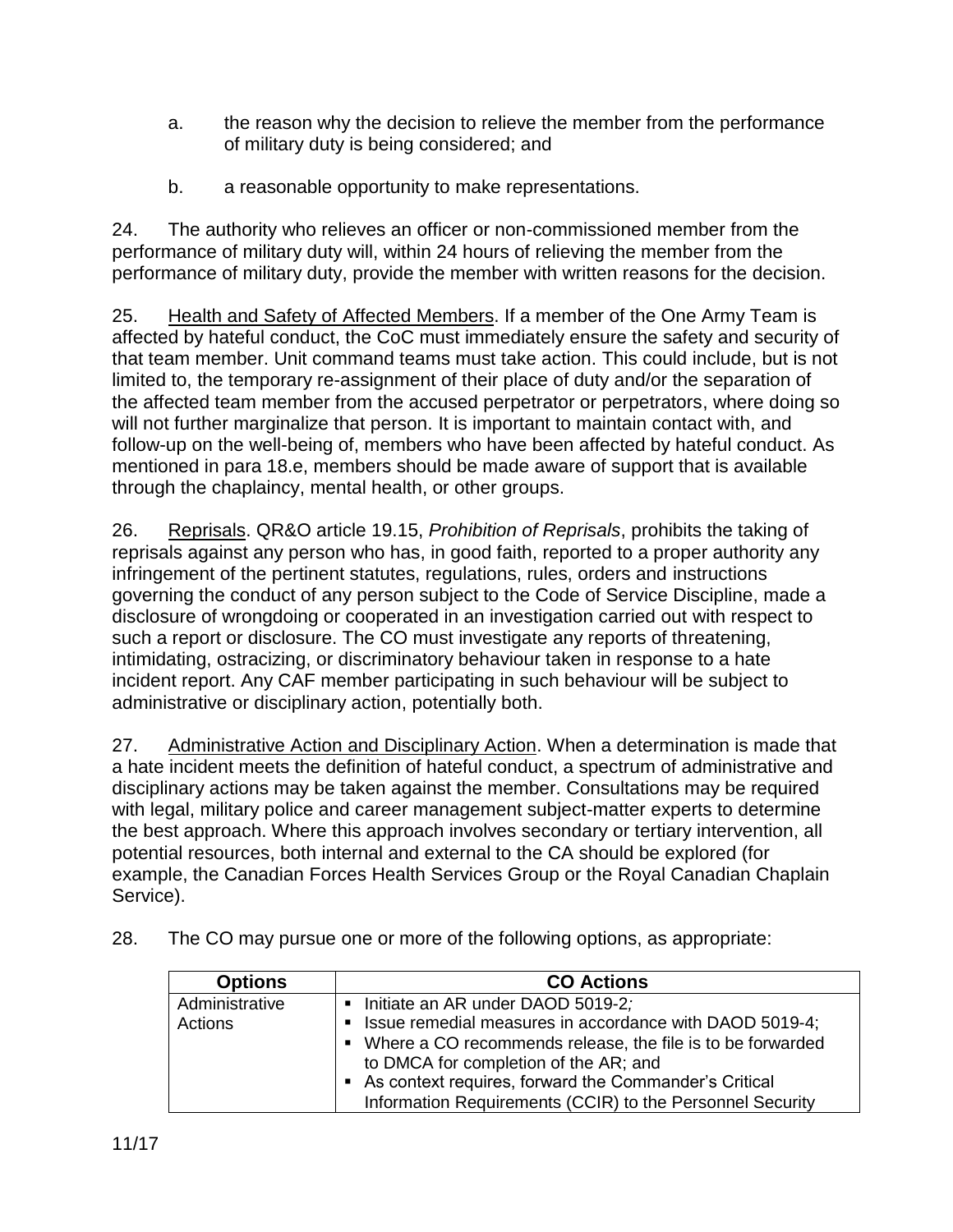|                           | Screening Officer (PSSO).                                                                                              |
|---------------------------|------------------------------------------------------------------------------------------------------------------------|
| <b>Disciplinary</b>       | • Contact the military police as required; and                                                                         |
| Actions                   | • Conduct a unit disciplinary investigation in accordance with<br>QR&O Chapter 106, Investigation of Service Offences; |
| Criminal<br>Investigation | • Contact the military police.                                                                                         |

29. Service Tribunal or Civilian Court Proceeding. If a CAF member is charged with an offence with respect to a hate incident, the CO must obtain and keep on file as part of their investigation, upon the conclusion of the service tribunal or criminal court proceeding, the documents listed as follows:

| If the CAF member is $\dots$ the CO must obtain |                                                                                                                                                                                                                                                                                                                                                                                                                             |
|-------------------------------------------------|-----------------------------------------------------------------------------------------------------------------------------------------------------------------------------------------------------------------------------------------------------------------------------------------------------------------------------------------------------------------------------------------------------------------------------|
| • found guilty                                  | • Any documented order issued by the court which<br>may include but are not limited to the following:<br>$\circ$ sentencing order or court transcript;<br>$\circ$ probation order, if any;<br>$\circ$ prohibition order, if any; and<br>o certificate of conviction and conduct sheet (see<br>QR&O article 19.61, Certificate of Conviction,<br>and QR&O article 19.62, Action Following<br>Conviction by Civil Authority). |
| • discharged or<br>found not guilty             | • court transcript; and<br>the decision of the court.                                                                                                                                                                                                                                                                                                                                                                       |

30. Administrative Action – Post-Disciplinary Proceeding. If the member was found not guilty of a charge, was discharged, or charges were not proceeded with, a review of the facts of the case is still required by the CoC to determine whether there is reliable evidence that establishes on a balance of probabilities that hateful conduct has occurred. A guilty finding is not required to recommend release or impose other administrative actions.

31. Notwithstanding any other provision of DAOD 5019-2 or 5019-4 and in order to ensure consistent CAF-wide application of this instruction, the CO of any member convicted of an offence motivated by hate either by summary trial, court martial or criminal court—must consult DMCA 2, at ++DMCA 2 - [2 DACM@CMP DMCA@Ottawa-](mailto:++DMCA%202%20-%202%20DACM@CMP%20DMCA@Ottawa-Hull)[Hull,](mailto:++DMCA%202%20-%202%20DACM@CMP%20DMCA@Ottawa-Hull) to determine if a Notice of Intent (NOI) to recommend release should be issued by the unit CO. DMCA 2 will conduct an AR in accordance with DAOD 5019-2 if a NOI to recommend release is issued.

32. Privacy Considerations. The CAF must only collect personal information for which it has a demonstrable need. All parties involved in the handling of personal information related to hateful conduct must limit the discussion and dissemination of this information to those who have a need to know. If possible, personal information must be collected directly from the individual to whom it relates. All personal information collected, used, disclosed and retained by the CAF must be dealt with in accordance with the *Privacy Act*. Commanders at all levels must treat information regarding hateful conduct in a discreet and sensitive manner and in accordance with the proper handling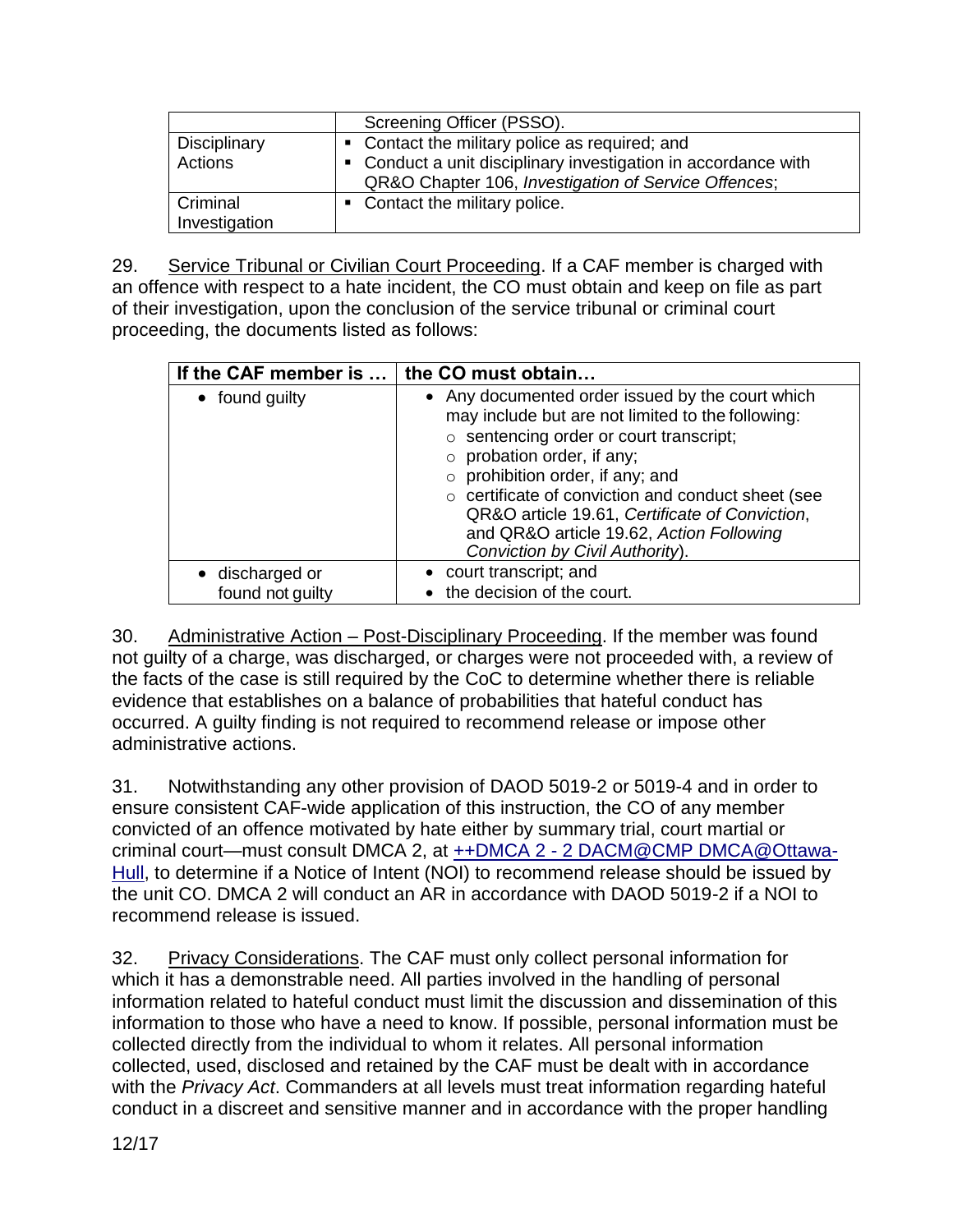of personal information, in accordance with DAOD 1002-0, *Administration of the Privacy Act*.

# **LoE 3 –ASSESSMENT**

33. Description. The objective of this line of effort is to effect the necessary change in our culture and continue to advance towards the elimination of hateful conduct within the CA. LoE 3 will build on the work done to implement LoE 1 (Prevention) and LoE 2 (Response); additional details will be provided in future direction.

34. Performance Management. To achieve this objective, we will define performance and effectiveness indicators which, when combined with the data generated from our reporting and tracking of incidents, will allow us to measure our progress and identify areas that require additional leadership attention and focus.

35. Continual Improvement. We will leverage our analysis to identify trends with a view to improving the other lines of effort, completing the feedback loop and moving forward more effectively. Additionally, outside of using this analysis to understand our progress and areas of improvement, we will endeavour to predict future behaviour and set the conditions to address these behaviours before they happen.

36. Vulnerable and At-Risk Members. In keeping with the requirements of the CAF Intervention Framework (as described in reference B), LoE 3 will include the development of mechanisms to identify vulnerable and at-risk CA members who are, or may be leaning towards, a hateful ideology or who are exhibiting troubling conduct which may indicate an escalation of conduct along the hateful conduct spectrum (See *Annex C*). Where applicable, the CA will promote reintegration in the CAF through appropriate support, professional counselling and remedial measures.

37. Hateful Conduct Incident Tracking System (HCITS). This level of analysis can only happen if we rigorously report and track all incidents. We will utilize the information captured in this system of record to develop tools and analyze trends potentially involving rank, gender, age, unit, geographic location and other factors, to create and improve targeted programs and actions aimed at preventing and eliminating hateful conduct.

# **END STATE**

38. The following points describe the desired end-state of the CA Strategy on Hateful Conduct:

a. CA Culture. All CA members act decisively to eliminate racism, discrimination and hateful conduct and assist in countering their spread, while recognizing that racism, discrimination and hateful conduct have no place in our institution. CA members understand that diversity and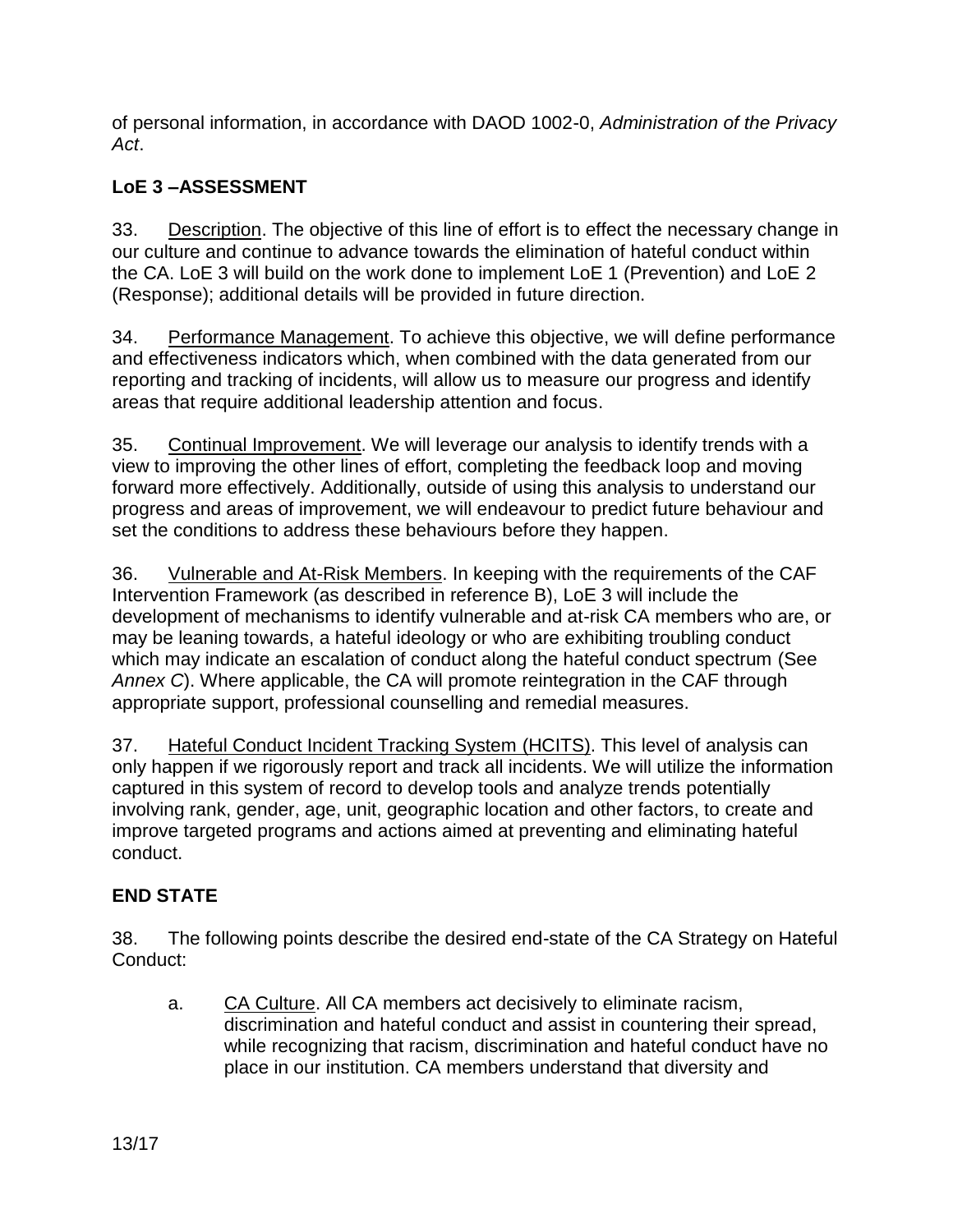inclusion are a strategic asset that benefits all aspects of CA business and decision-making;

- b. Incident Response. Incidents of hateful conduct that are reported to, or detected by, the CoC are consistently addressed in an appropriate, timely and decisive fashion;
- c. Support of Affected Members. The CoC ensures that any member who has been affected by hateful conduct is adequately supported, and their well-being is prioritized;
- d. Incident Reporting and Tracking. Incidents of hateful conduct, and their resolution, are duly reported and tracked so that CA leadership can maintain situational awareness and is in a position to intervene, where required; and
- e. Continual Improvement. The CA's performance is regularly measured, and the results of the assessment are actually used to improve CA policies, process and procedures, as well as inform the development of enabling CMP policy over time.

#### **RESPONSIBILITIES ACROSS THE CA**

- 39. Army leaders at all levels are responsible for:
	- a. complying with this order;
	- b. informing CA members of the CAF policies on discrimination, harassment, professional conduct and hateful conduct, and ensuring these are available to them;
	- c. ensuring that education and training with respect to hateful conduct is provided during DP1 training for CA members;
	- d. promoting and delivering hateful conduct related awareness education and training formally on an annual basis and informally during opportune times throughout the year;
	- e. promoting positive behaviours and positive perspectives about diversity and inclusion, such as demonstrating cultural sensitivity, addressing subtle behaviours in order to avoid potential escalation, and avoiding the use of derogatory statements and comments;
	- f. taking appropriate action(s) in response to non-compliance with this order by any member of the CA;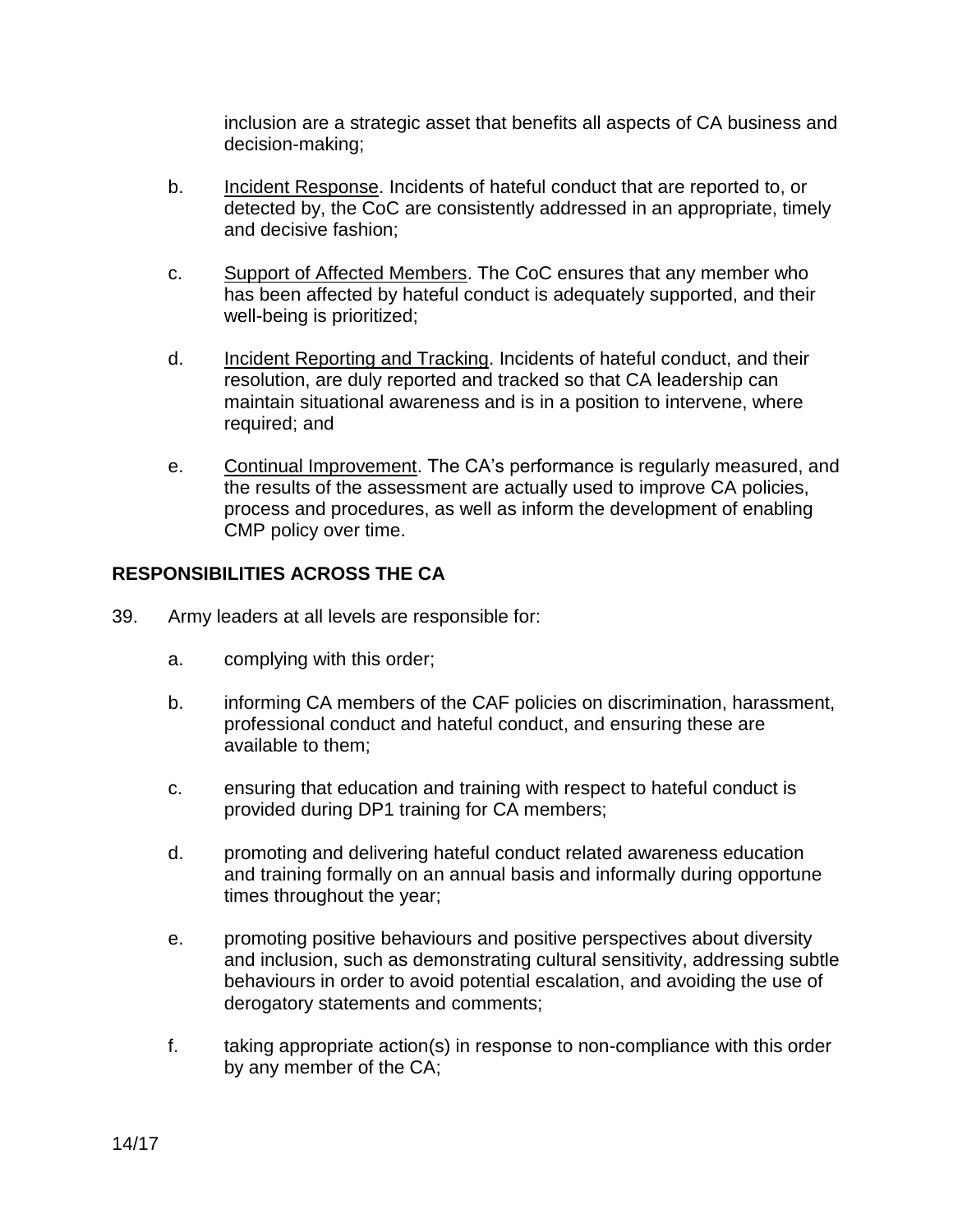- g. fostering a command climate whereby hateful conduct is reported and addressed quickly and decisively;
- h. officially reporting and tracking hate incidents in accordance with details provided in this order;
- i. taking immediate steps to gather facts and consult with relevant advisors to determine appropriate actions;
- j. taking all necessary and appropriate actions, to potentially include the use of disciplinary and/or administrative measures;
- k. ensuring that all details and other relevant information on specific hate incidents are captured in HCITS in a timely manner;
- l. collecting data, analysing it, and identifying trends that need to be specifically addressed with new, improved or amended programs and actions; and
- m. taking swift and appropriate action to address negative trends and patterns.
- 40. CA members are responsible for:
	- a. complying with this order;
	- b. actively participating in training, education and dialogue;
	- c. demonstrating positive behaviours, on and off duty, that foster an environment where hateful conduct is unacceptable;
	- d. reporting all incidents of hateful conduct to their CoC in a timely fashion; and
	- e. intervening and responding to incidents of hateful conduct, when it feels safe to do so.
- 41. CA G1 Staff are responsible for:
	- a. ensuring that all hateful conduct reporting and tracking requirements as directed in this order are met;
	- b. collaborating with DPMC-Operation HONOUR to create analytical tools based on the data captured in HCITS; and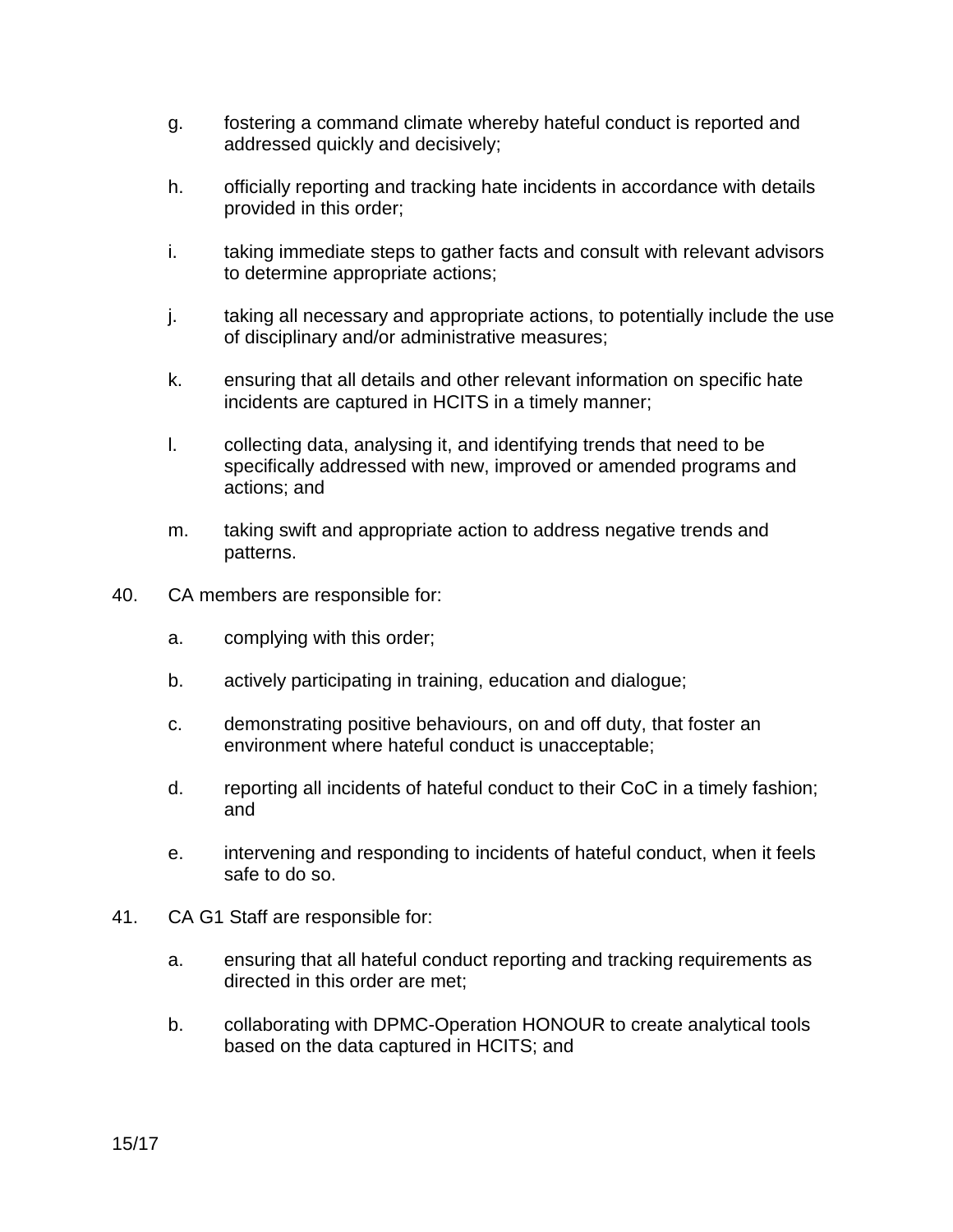- c. providing timely and relevant information to CA leadership that enables rapid and informed decision-making and action.
- 42. Civilian members of The One Army are responsible for:
	- a. conducting themselves in a manner that is consistent with the spirit of this CAO;
	- b. adhering to and respecting all elements of this CAO; and
	- c. demonstrating responsibility by taking part in addressing hateful conduct by their own actions.

## **CORE PRINCIPLES**

- 43. Core Principles. To combat these behaviours, the CA is committed to:
	- a. respecting the dignity of all persons in accordance with the Canadian Military ethos as expressed in *Duty with Honour: Profession of Arms in Canada;*
	- b. respecting the equality of all people in their relationships with each other, with members of the public, and with all those they come in contact with as set out in the *DND & CF Code of Values and Ethics*;
	- c. targeting and rooting out systemic racism and discrimination where they are found to exist;
	- d. promoting diversity and inclusion in the CAF, as a reflection of a diverse Canadian society, and as an operational multiplier (as diversity augments creative thinking, recruitment, retention, and civil-military cooperation);
	- e. supporting, educating, and engaging all members in an effort to prevent and minimize occurrences of hateful conduct;
	- f. ensuring incidents of hateful conduct are addressed as soon as possible through the use of the most appropriate means; and
	- g. establishing corporate monitoring and tracking of incidents for the purposes of appropriate and relevant data collection and analysis.

44. To achieve meaningful, long-term effects, hateful conduct must be addressed as part of a comprehensive, overarching, and command-led effort to change behaviours in the CA. This will occur through education, engagement and reflection surrounding the issues of diversity, inclusion and systemic racism in relation to the four recognized employment equity groups (women, Indigenous Peoples, members of visible minorities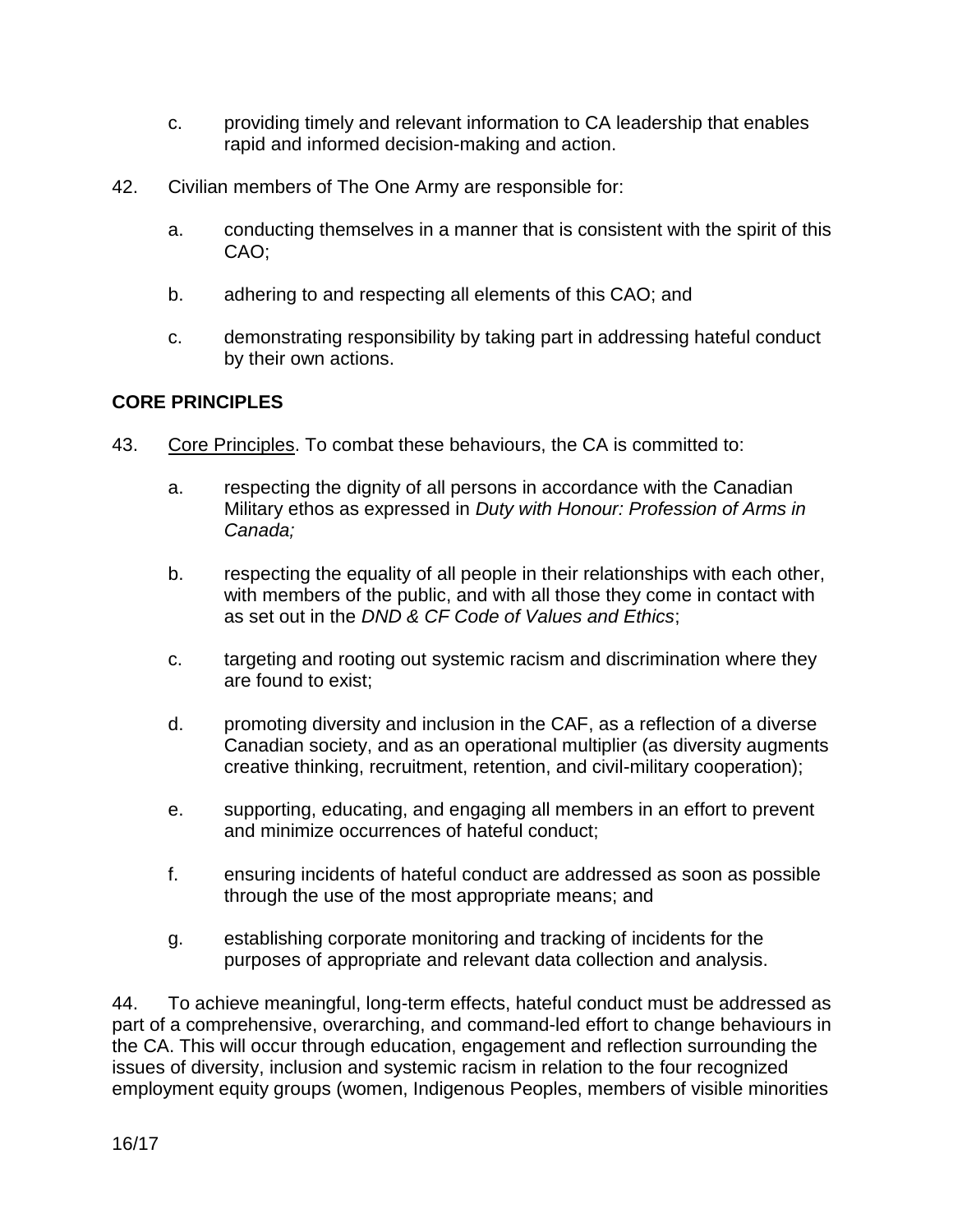and persons with disabilities) as well as the Lesbian, Gay, Bisexual, Trans, Queer, Two Spirit (LGBTQ2) community.

45. Diversity and Inclusion. As part of our efforts to eliminate hateful conduct, the CA will engage in education campaigns and communication to inform our members, in honest and frank discussions at all levels and take concrete actions to eliminate institutional biases and employment barriers experienced by all members of the CA. Moreover, the CA will not only promote diversity and inclusion with a mindset of eliminating negative behaviour, but will also positively promote diversity and inclusion as an operational asset for the CA. Direction with respect to these efforts will be promulgated separately.

# **CONCLUSION**

46. The One Army Team will work together to eliminate hateful conduct. Through our formal CoC and in our individual everyday interactions, we can signal that the CA is an institution that embodies Canadian values and promotes diversity and inclusion. We can do this by adhering to the direction contained within this CAO, which makes it clear that any form of hateful conduct will not be tolerated, and by treating all persons with dignity and respect. We can ensure all Canadians can be proud of our service; that our actions seek to bolster the best of what Canada is and should be. By being the best of what Canada has to offer, the Army can lead the way by demonstrating what "right" looks like. This will improve our operational readiness; increase the security and defence posture across our nation and around the world; and meet the expectations of our government, our citizens, and ourselves.

# **ANNEX**

Annex A – Hateful Conduct Incident Management Decision Tree Annex B – Hateful Conduct Incident Tracking System (HCITS) – CA Implementation Standard Operating Procedure (SOP) Annex C – Escalation of Conduct and Escalation of Response

**OPI: Policy – G1 Policy Reporting, Tracking – G1 Programs and Operations Grievances – G1 Grievances Education and Training – CADTC**

**Issued:** 24 **24 September 2020**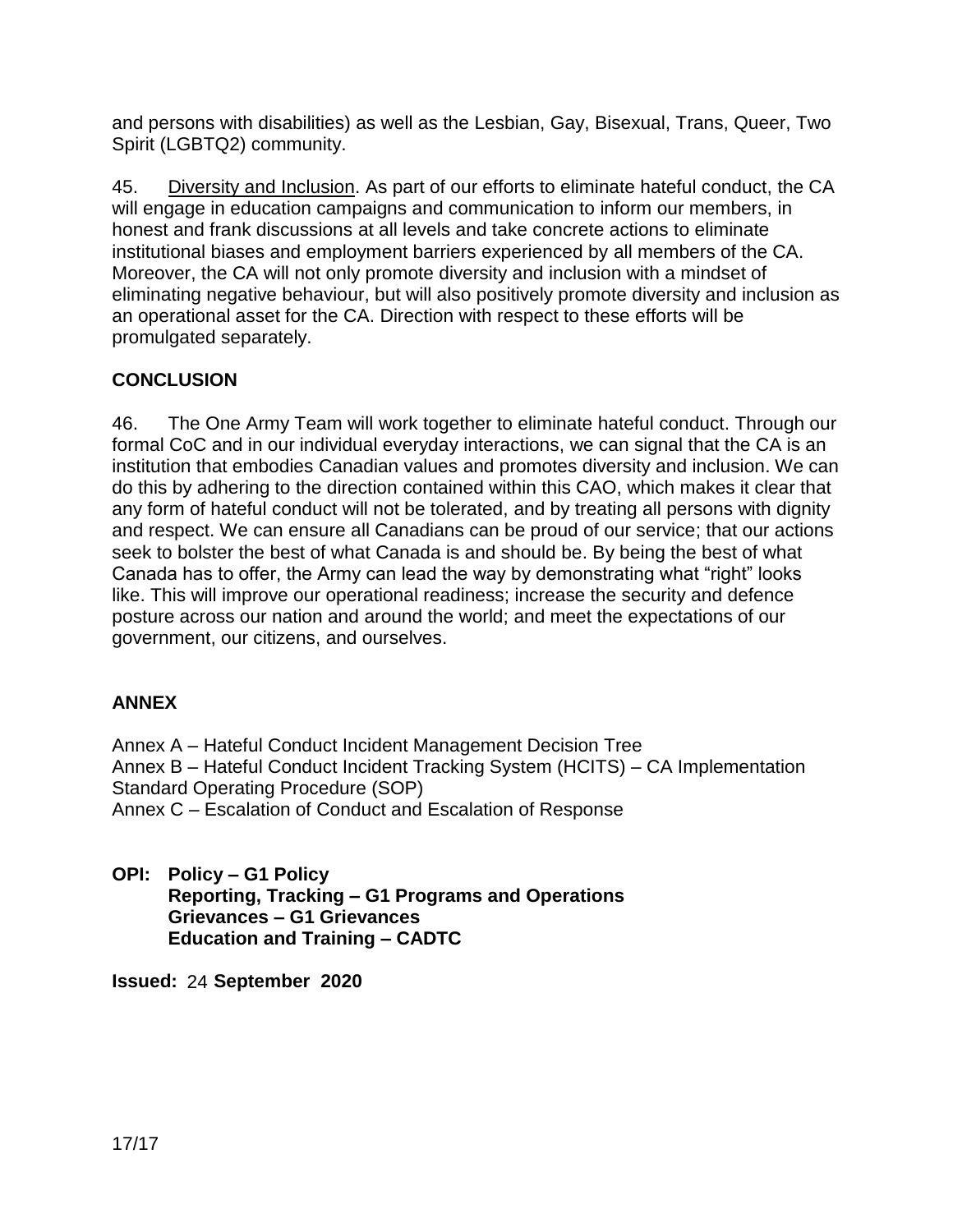# **Hateful Conduct Incident Management Decision Tree**

**Hateful Conduct** Incident disclosed/reported Support alleged Gather facts; consult Report higher victim as required advisors and MPs as (CCIR, HCITS) **(Note 1)** required **(Note 2)** Police investigation Yes No required? Investigation sensitive? **(Note 3)** Initial admin action **(Note 4)** $Yes$   $\longrightarrow$  No Initial admin action **(Note 4)** Police investigation **Provides Unit investigation (Note 5)** И **Disciplinary** Action Taken? Yes **Note: A set of the set of the set of the set of the set of the set of the set of the set of the set of the set of the set of the set of the set of the set of the set of the set of the set of the set of the set of the** й Formal administrative **Balance** action (with DMCA of Yes No involvement where probability? appropriate) **(Note 6) (Note 7) Monitoring** and follow up; Close case update HCITS **(Note 8) ARMY** STRONG PROUD READY ÉE STRONG PROUD NEADS

A-1/3

**Annex A to CAO 11-82**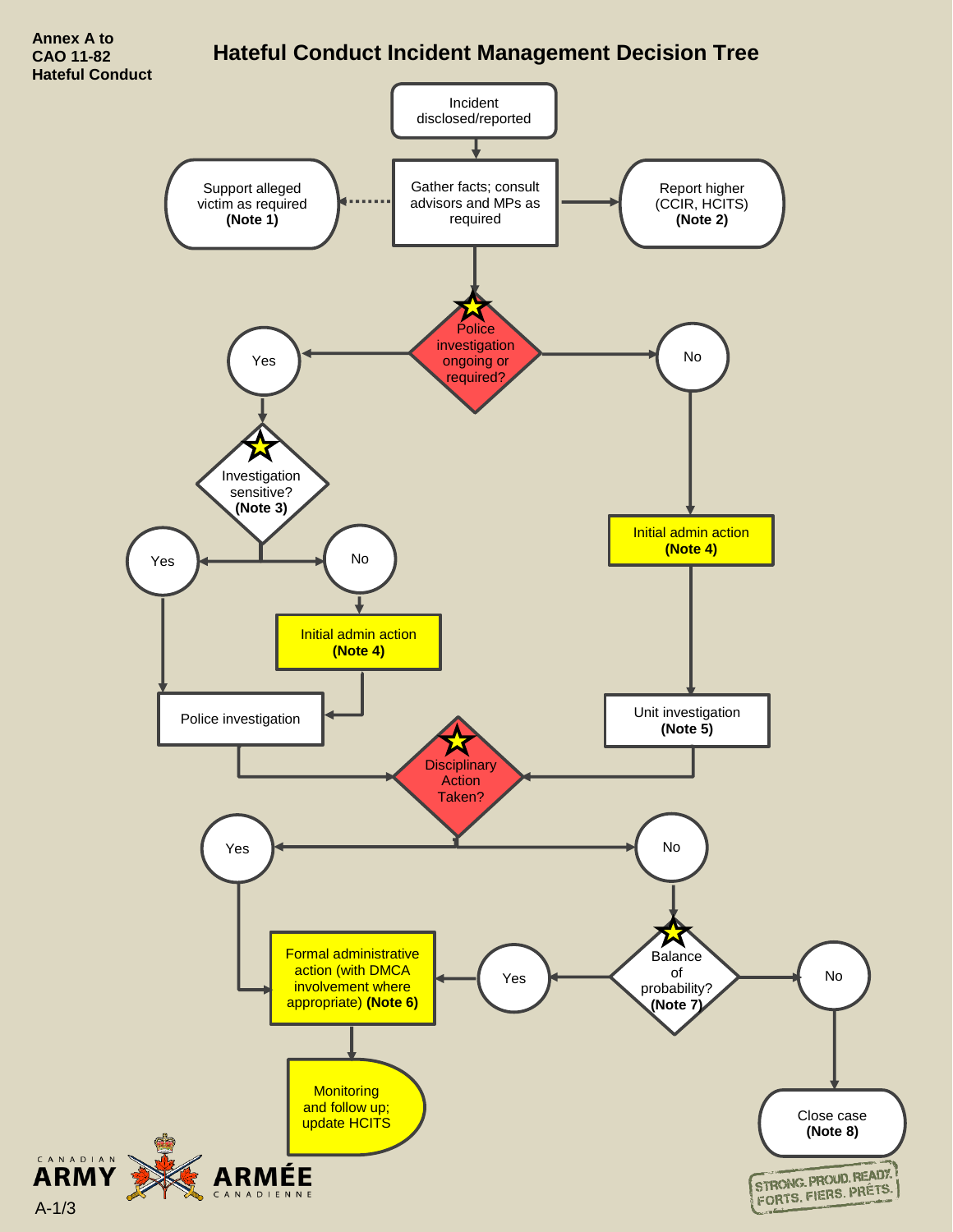# **Management of Incidents Involving CA Members on Operation or Task with Another L1**

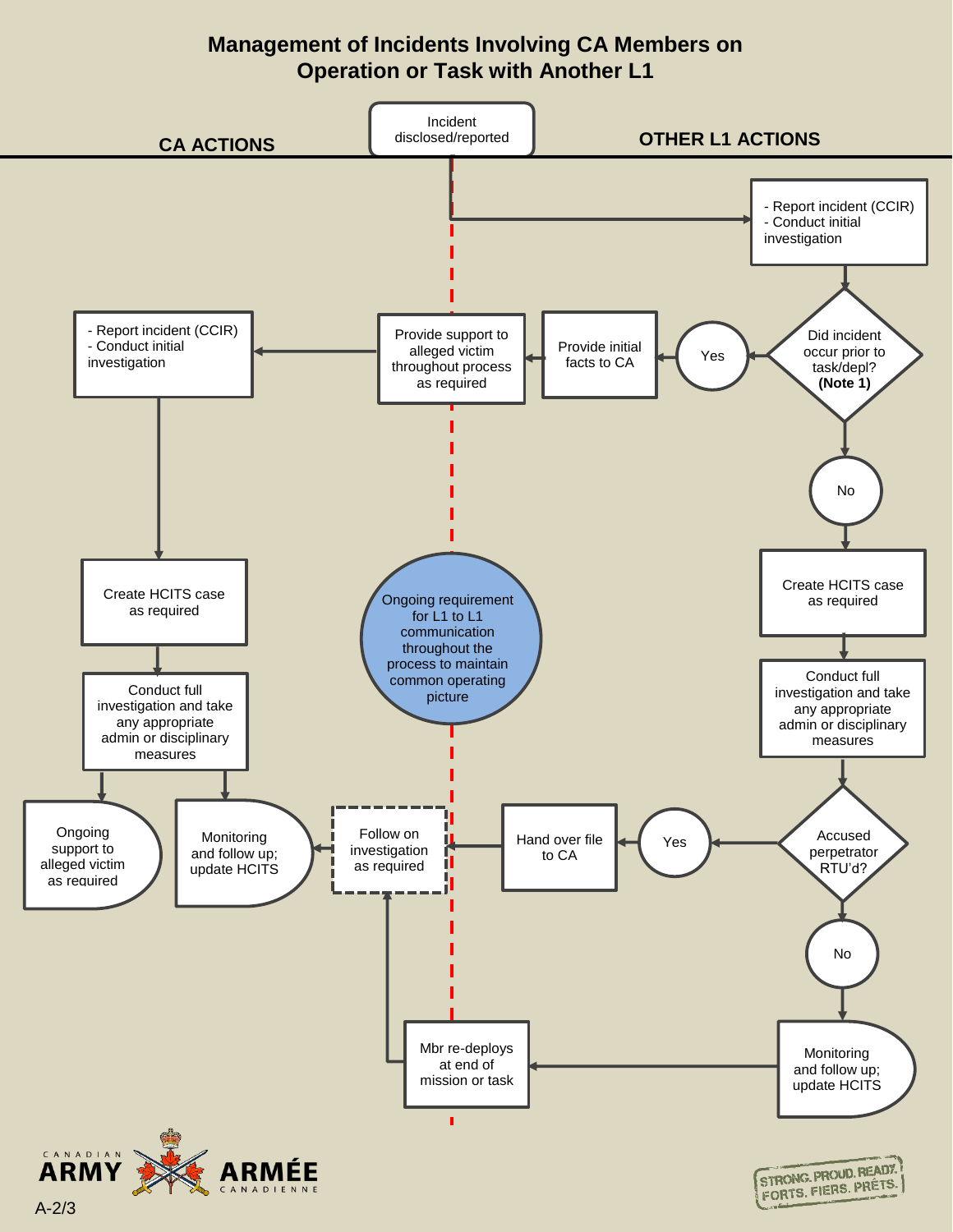#### **NOTES – Hateful Conduct Management Decision Tree**

1. In addition to the general support of the chain of command and peers, alleged victims should be made aware of other support resources including chaplains, mental health services, social workers, or other groups.

2. HCITS must be updated throughout the process as new information becomes available.

3. If the member implicated in the complaint is part of a larger investigation being conducting by CFNIS or CFNCIU, taking overt action against them may compromise that investigation. If this is the case, the chain of command should discreetly monitor the member to ensure the safety and security of others.

4. Initial administrative actions should be aimed at ensuring the safety and security of unit members, including the accused perpetrator, as well as protecting the integrity of the investigation. COs and chains of command should consider the requirement to recommend or apply temporary relief of the accused perpetrator from their performance of military duty until the appropriate investigations or follow up has concluded. This includes considering the requirement to relieve the member from supervisory, instructional or command positions, in order to provide safety and security to the unit and to all other CAF members.

5. The facts of the situation will influence what kind of investigation is appropriate. This could include disciplinary, summary, harassment, or informal investigations. Units should consult their legal, harassment, or other advisors if there is uncertainty regarding what type of investigation should be conducted.

6. All formal administrative measures must be applied and monitored IAW the applicable DAOD(s).

7. Regardless of whether disciplinary action was taken, including where charges were laid and an accused perpetrator was found not guilty, if the facts suggest that there is 'balance of probability' that the accused perpetrator engaged in hateful conduct, appropriate administrative actions should be taken, determined by the nature and severity of the incident.

8. If the original alleged victim or anyone else is not satisfied with this outcome, there are options including raising the complaint to the next level of the chain of command, filing a harassment complaint, contacting a local Conflict and Complaint Management Service (CCMS) Centre, or contacting the CAF Ombudsman.

#### **NOTES – Management of Incidents Reported to Another L1**

1. There may instances where the complaint includes incidents alleged to have occurred both during the task and at mbr's home unit. In these instances, both the force employer and the home unit have a responsibility to investigate.



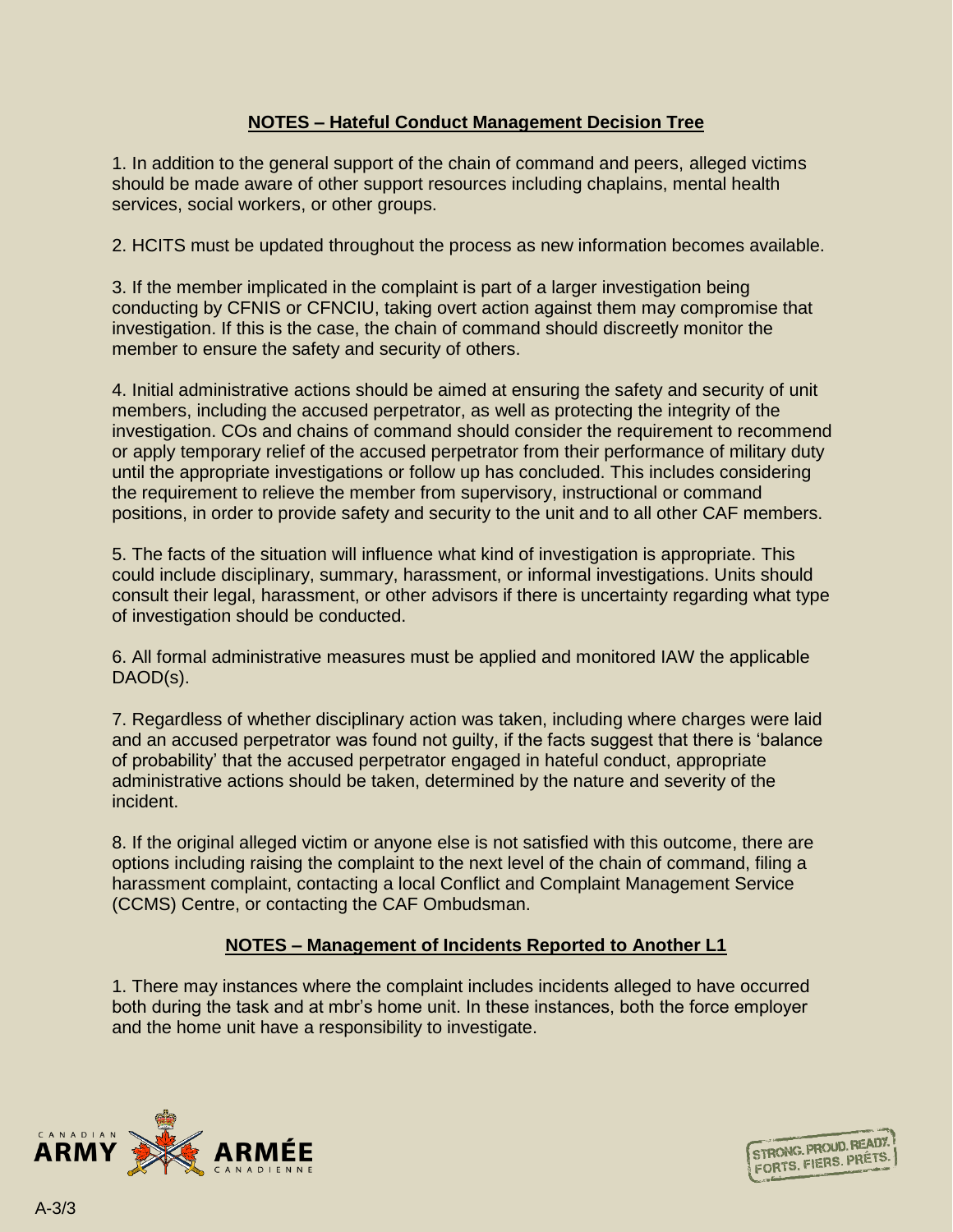#### **Annex B to CAO 11-82**

#### **Hateful Conduct Incident Tracking System (HCITS) – Canadian Army Implementation Standard Operating Procedure (SOP)**

#### **REFERENCES**

- A. Defence Team Message (E-mail, CMP), 24 July 2020
- B. DAOD 5019-0 Conduct and Performance Deficiencies [https://www.canada.ca/en/department-national-defence/corporate/policies](https://www.canada.ca/en/department-national-defence/corporate/policies-standards/defence-administrative-orders-directives/5000-series/5019/5019-0-conduct-and-performance-deficiencies.html)[standards/defence-administrative-orders-directives/5000-series/5019/5019-0](https://www.canada.ca/en/department-national-defence/corporate/policies-standards/defence-administrative-orders-directives/5000-series/5019/5019-0-conduct-and-performance-deficiencies.html) [conduct-and-performance-deficiencies.html](https://www.canada.ca/en/department-national-defence/corporate/policies-standards/defence-administrative-orders-directives/5000-series/5019/5019-0-conduct-and-performance-deficiencies.html)
- C. CF Mil Pers Instruction 01/20 Hateful Conduct [http://cmp](http://cmp-cpm.mil.ca/assets/CMP_Intranet/docs/en/policies/cfmilpersinstr/mil-pers-instruction-01-20-hc-w-crest-final.pdf)[cpm.mil.ca/assets/CMP\\_Intranet/docs/en/policies/cfmilpersinstr/mil-pers-instruction-](http://cmp-cpm.mil.ca/assets/CMP_Intranet/docs/en/policies/cfmilpersinstr/mil-pers-instruction-01-20-hc-w-crest-final.pdf)[01-20-hc-w-crest-final.pdf](http://cmp-cpm.mil.ca/assets/CMP_Intranet/docs/en/policies/cfmilpersinstr/mil-pers-instruction-01-20-hc-w-crest-final.pdf)
- D. CANFORGEN 090/20 CMP 045/20 102330Z JUL 20 CAF ADMINISTRATIVE ORDERS AND INSTRUCTIONS ON HATEFUL CONDUCT <http://vcds.mil.ca/apps/canforgens/default-eng.asp?id=090-20&type=canforgen>
- E. HCITS Sharepoint [https://collaboration](https://collaboration-admpa.forces.mil.ca/sites/DI/Organizations/Forms/AllItems.aspx?RootFolder=%2fsites%2fDI%2fOrganizations%2fcmp%2fHCITS&FolderCTID=0x01200065FDE7A108065746B9B247B8C89327F6)[admpa.forces.mil.ca/sites/DI/Organizations/Forms/AllItems.aspx?RootFolder=%2fsit](https://collaboration-admpa.forces.mil.ca/sites/DI/Organizations/Forms/AllItems.aspx?RootFolder=%2fsites%2fDI%2fOrganizations%2fcmp%2fHCITS&FolderCTID=0x01200065FDE7A108065746B9B247B8C89327F6) [es%2fDI%2fOrganizations%2fcmp%2fHCITS&FolderCTID=0x01200065FDE7A1080](https://collaboration-admpa.forces.mil.ca/sites/DI/Organizations/Forms/AllItems.aspx?RootFolder=%2fsites%2fDI%2fOrganizations%2fcmp%2fHCITS&FolderCTID=0x01200065FDE7A108065746B9B247B8C89327F6) [65746B9B247B8C89327F6](https://collaboration-admpa.forces.mil.ca/sites/DI/Organizations/Forms/AllItems.aspx?RootFolder=%2fsites%2fDI%2fOrganizations%2fcmp%2fHCITS&FolderCTID=0x01200065FDE7A108065746B9B247B8C89327F6)
- F. Commander Canadian Army Message on Hateful Conduct (E-Mail, DComd CA), 14 July 2020

1. Hateful conduct incidents will now be recorded and tracked using the HCITS application. This application, similar to the Operation HONOUR Tracking and Analysis System (OPHTAS) many of you are familiar with, is in its early stage of implementation and consolidated direction has not been received yet from Level 0. This document provides interim direction. It must also be noted that, as we are in the early stages of using this system, it must be expected the direction below will evolve, and this document will be updated as required.

2. As directed by MILPERSCOM, access to HCITS will be limited to Level 1. Subordinate formations and units will report new cases and update the information for these cases using separate correspondence. It is acknowledged this is not an ideal situation and we are in discussion with MILPERSCOM to decentralize the application.

- 3. Reporting and Updating.
	- a. Significant Incident Report (SIR). The following incidents must be reported using a SIR in accordance with ref C. SIRs relating to Hateful Conduct must include the Canadian Forces Integrated Command Centre (CFICC) and the Director Professional Military Conduct (Operation HONOUR) (DPMC-OpH) (Info to DMCA 2) on distribution: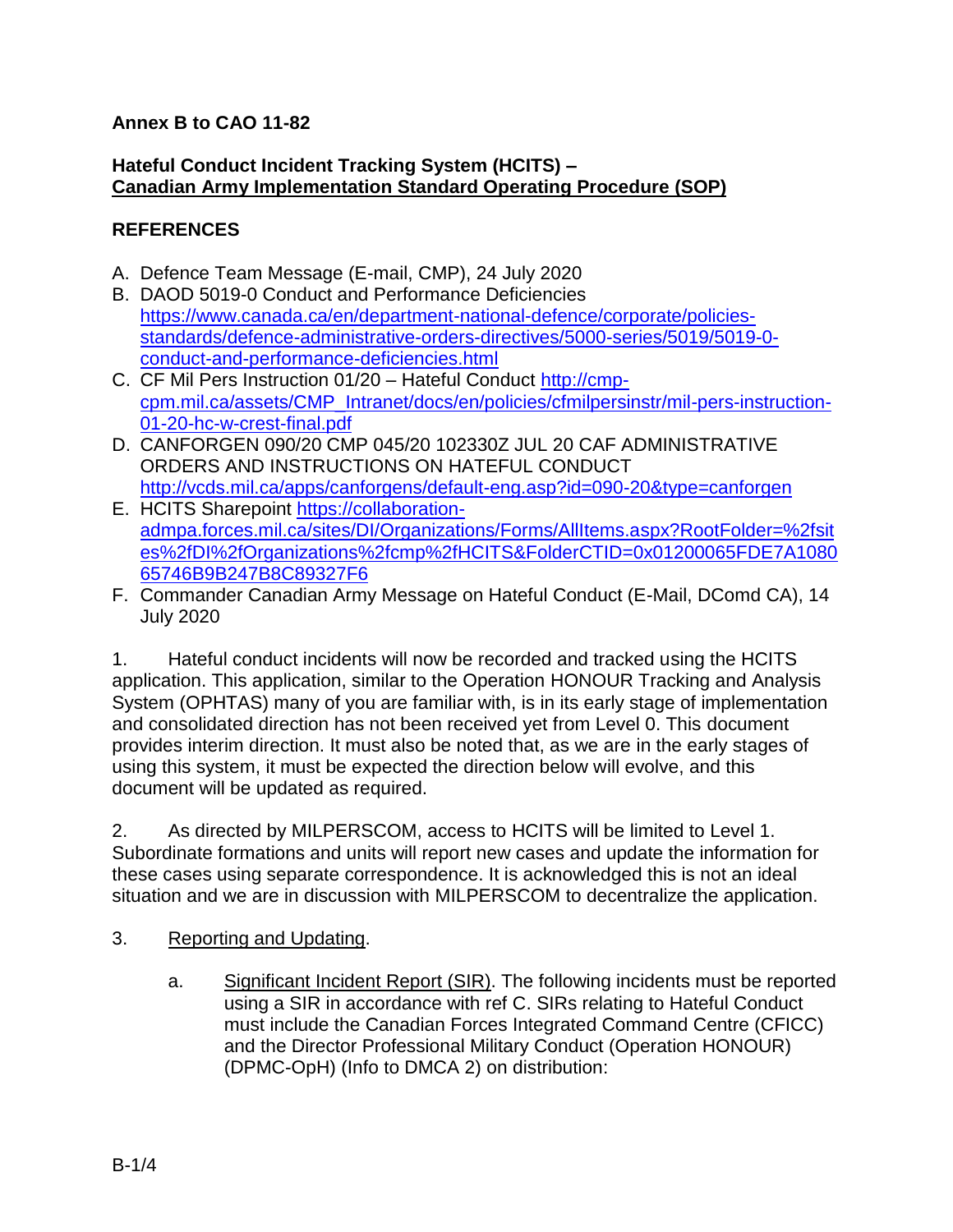- (1) acts by formation commanders, COs, and their chief petty officers 1st Class/chief warrant officers;
- (2) a CAF member has been placed under custody or charges have been laid;
- (3) when there is potential for the nature of the situation to develop significant media interest and, or could cause discredit to the CAF; or
- (4) breach of this policy that prevent Commanders from achieving their mission.

Note. Even if an incident was reported through a Commander Critical Information Requirement (CCIR), a SIR is still necessary as the distribution of information is different.

- b. HCITS Recording. All incidents reported to the Chain of Command will be recorded in HCITS (including those requiring a CCIR/SIR), specifically:
	- (1) Responsibility for reporting. The unit where the incident is first reported is responsible to submit the HCITS report and becomes the primary case owner. While this will generally be the unit of incident, the incident could also be reported through a accused perpetrator's chain of command which may be different from the unit of incident. Incidents reported to investigating agencies which do not submit HCITS reports / updates (military police, civilian police, DGICCM) will be recorded by the first unit being notified of the situation.
	- (2) The first HCITS case report will be completed using the form available at reference E. NOTE THIS FORM MUST BE CIRCULATED USING ENCRYPTED E-MAILS. The form will be circulated up the staff net, employing the same chain as for sexual misconduct incidents. If a SIR or CCIR was submitted for an incident, the SIR/CCIR must be included with the HCITS form.
	- (3) Upon reception of the required information, the CA L1 Representative will create the HCITS case and circulate back to the concerned formation(s) the HCITS Case Number.

Note. In the circulation of the HCITS Case information, particular attention must be paid to the Chain of Command notification fields. While it is mandatory to report in HCITS the identity of both the accused perpetrator and alleged victim if they are known and 18 years old or more, there will be circumstances when the chain of command of these personnel will not be notified, or will not be notified immediately. In particular, an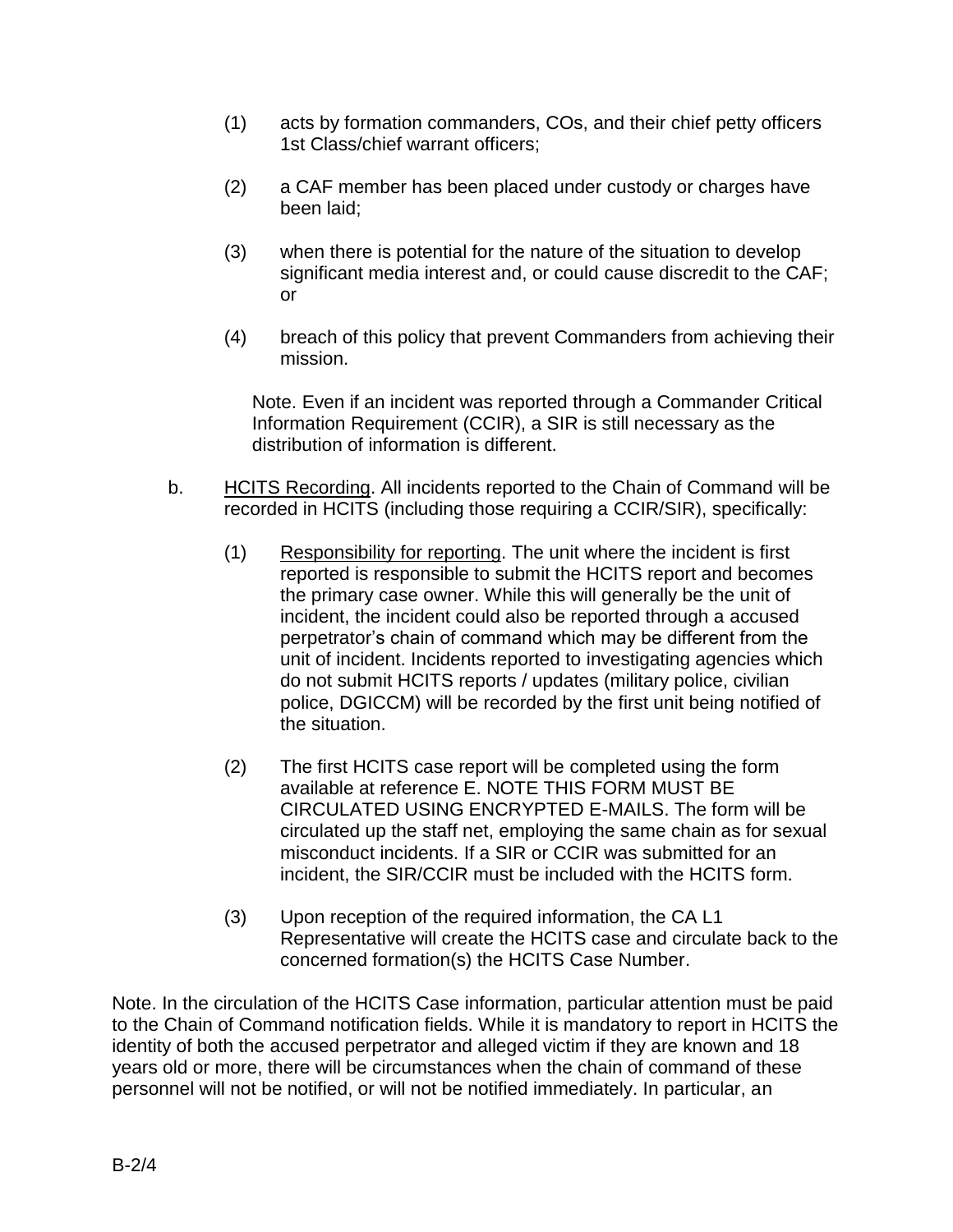accused perpetrator may not want their identity circulated to their unit if the incident is not reported through them. For the alleged victim, the investigating organization may not want the alleged victim or their chain of command to be made aware until some investigative steps are completed. It is crucial that the CoC notification be completed accurately and used to determine which organizations will be made aware of the case.

Note. Do not circulate information regarding accused perpetrators or alleged victims information if they are under 18 years old.

c. HCITS updating. HCITS cases MUST be updated as new information becomes available, until the situation is resolved (either a determination that the allegation was unfounded, or the implementation of administrative or disciplinary measures). In order to maintain situational awareness in a system not visible to L2 to L4 organizations, all updates will be circulated through the case owner unit, which will send updates through their chain to the L1 representatives. These updates will be submitted by re-sending the initial report template with the additional information included. As new information in the form cannot be highlighted, the e-mail will list which sections have been updated. As an example:

Capt X,

Attached is an updated HCITS report for case 1234. The following sections were updated:

-Investigation results; and -Administrative action.

Regards,

Note. Cases of alleged criminal conduct or requiring military or civilian trials may remain open for several years. It is essential that these cases be a part of the handover at the owner unit to ensure the follow-up is completed as required.

- d. Timelines. HCITS cases must be created within 2 business days of the moment at which the L4 chain of command is notified. It is therefore essential that the information be circulated in a timely manner and that OPIs at L1 to L3 who may be absent clearly identify to whom the information must be forwarded in their "out of office" while they are away.
- e. Legacy cases. Historical incidents that are either newly reported, or incidents that in hindsight have a hateful conduct nexus that wasn't previously report, should be reported the same as new hate incidents.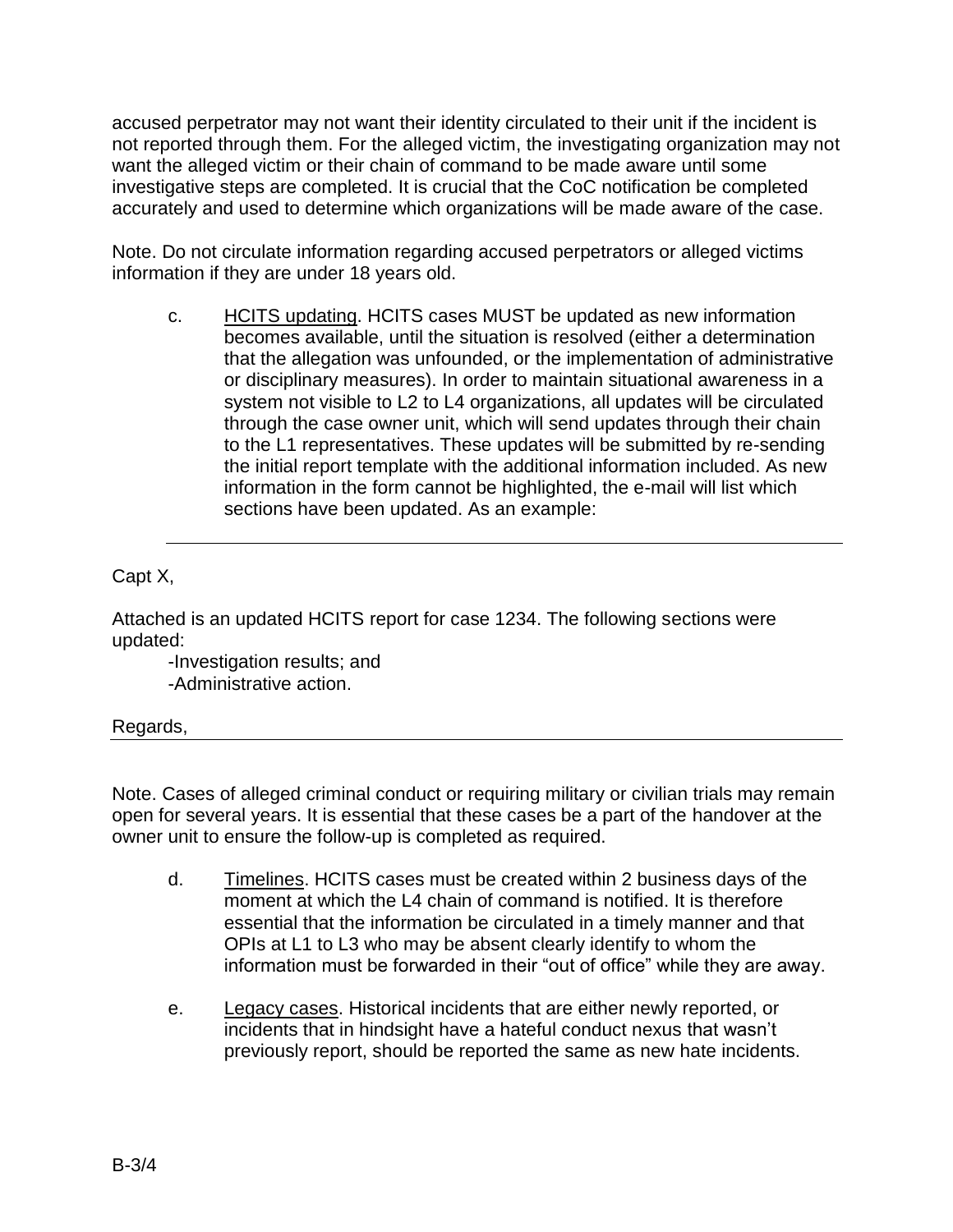4. Information use. It must be noted that HCITS is a recording tool, not a reporting tool. It is designed to gather statistical information on occurrences of hateful conduct in order to better inform our leadership, future directives, orders and policies. Recording a case in HCITS does not replace normal chain of command notifications, administrative or disciplinary measures, where required. The information in the database will be employed at L0 to produce aggregated statistical reports without any identifying information. In particular, HCITS will not be used to take any measures, formal or informal, against an alleged victim.

5. ATIPs. All Privacy and Access to Information requests regarding information entered in HCITS will be referred to MILPERSCOM for their reply.

6. Disambiguation – Incidents overlapping Operation HONOUR and Hateful Conduct. Until further direction is provided by MILPERSCOM, any incident that has both an Operation HONOUR and Hateful Conduct nexus must be recorded in both OPHTAS and HCITS.

- 7. Contacts. As of September 2020, the contacts at the L1 Canadian Army are:
	- a. Primary (All HCITS new case recording and updates): Capt Geneviève Fortin-Ratté (G1 OPHTAS/HCITS);
	- b. Secondary: Maj Martin Coulombe (G1 Ethics); and
	- c. Supervisor: LCol Patrick Murphy (G1 Programs & Operations).

8. Closing remarks. HCITS is a new system and as such it is expected this SOP will require frequent updates as the system matures and improved methods are implemented. Formations are welcome to circulate recommendations to the Army L1 representative.